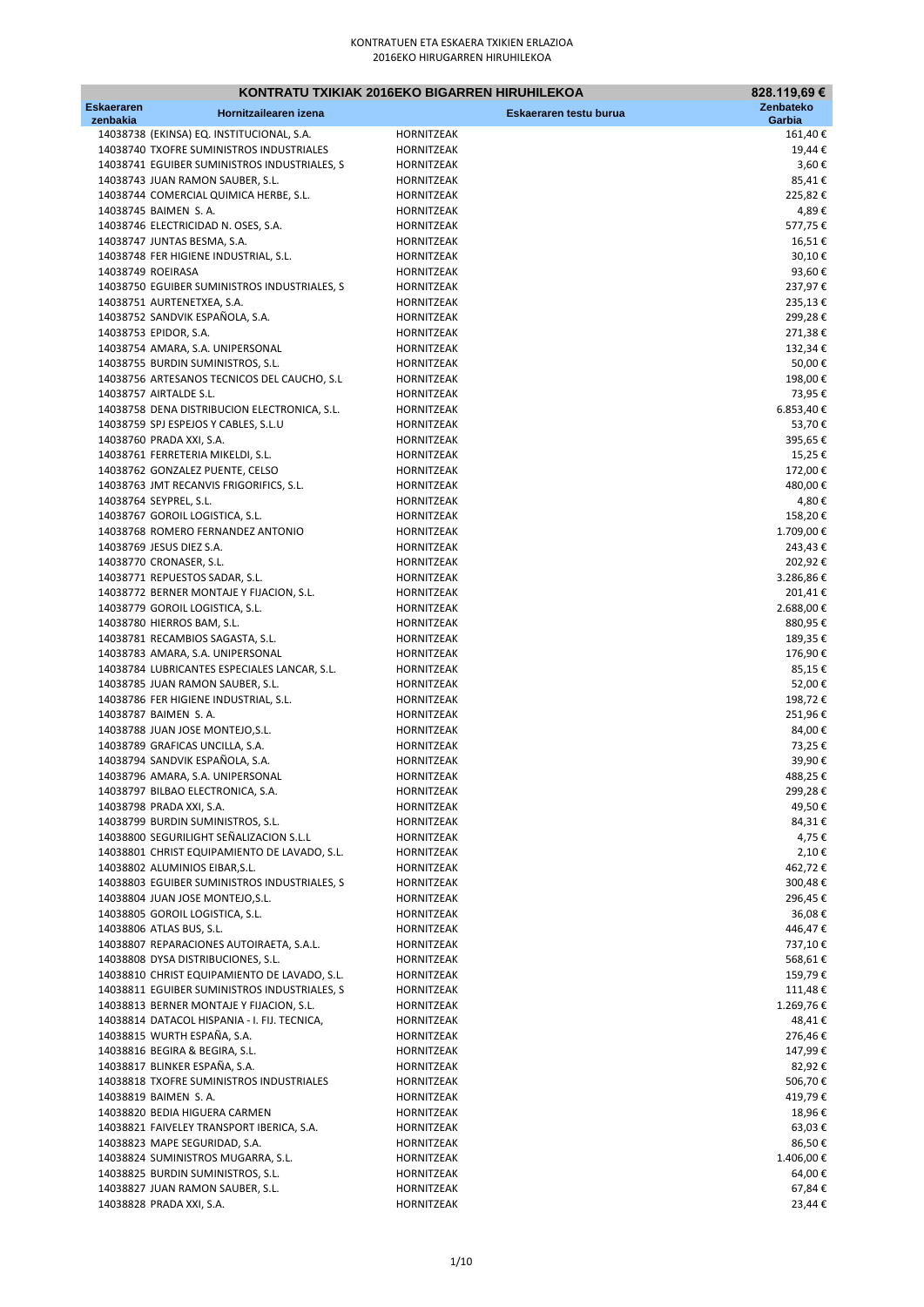| <b>Eskaeraren</b><br>zenbakia | Hornitzailearen izena                                    |                          | Eskaeraren testu burua | Zenbateko<br>Garbia |
|-------------------------------|----------------------------------------------------------|--------------------------|------------------------|---------------------|
|                               | 14038829 VICENTE ERROTULOAK, S.L.                        | HORNITZEAK               |                        | 273,96€             |
|                               | 14038830 REPUESTOS SADAR, S.L.                           | HORNITZEAK               |                        | 26,39€              |
|                               | 14038832 REPUESTOS SADAR, S.L.                           | HORNITZEAK               |                        | 60,00€              |
|                               | 14038833 REPUESTOS SADAR, S.L.                           | HORNITZEAK               |                        | 2.147,36€           |
|                               | 14038834 DL. DISTRIBUCIONES LOPETEGI, S.L.               | HORNITZEAK               |                        | 5.750,99€           |
|                               | 14038835 ATLAS BUS, S.L.                                 | HORNITZEAK               |                        | 6.538,34€           |
|                               | 14038836 ATLAS BUS, S.L.                                 | HORNITZEAK               |                        | 169,38€             |
|                               | 14038837 FRANCISCO JAVIER ACHIAGA OSUA                   | HORNITZEAK               |                        | 990,88€             |
|                               | 14038838 ELECTRICIDAD N. OSES, S.A.                      | HORNITZEAK               |                        | 171,96€             |
|                               | 14038840 ESPAÑOLA PROD.QUIMICOS INDUSTRIALES             | HORNITZEAK               | SIGAUS 0,06 EUR/KG1,   | 876,75€             |
|                               | 14038841 WURTH ESPAÑA, S.A.                              | HORNITZEAK               |                        | 36,60€              |
|                               | 14038844 EGUIBER SUMINISTROS INDUSTRIALES, S             | HORNITZEAK               |                        | 793,92€             |
|                               | 14038849 ZYTEC EUROPA, S.L.                              | HORNITZEAK               |                        | 52,48€              |
|                               | 14038851 BLINKER ESPAÑA, S.A.                            | HORNITZEAK               |                        | 74,00€              |
|                               | 14038852 GOROIL LOGISTICA, S.L.                          | HORNITZEAK               |                        | 513,00€             |
|                               | 14038854 AIRTALDE S.L.                                   | HORNITZEAK               |                        | 71,96€              |
|                               | 14038856 TICKET PARK S.L.                                | HORNITZEAK               |                        | 267,40€             |
|                               | 14038858 GOROIL LOGISTICA, S.L.                          | HORNITZEAK               |                        | 54,28€              |
|                               | 14038859 JUAN RAMON SAUBER, S.L.                         | HORNITZEAK               |                        | 3.395,47€           |
|                               | 14038861 SETALDE, S. A                                   | HORNITZEAK               |                        | 776,65€             |
|                               | 14038862 BAIMEN S.A.                                     | <b>HORNITZEAK</b>        |                        | 307,20€             |
|                               | 14038863 FER HIGIENE INDUSTRIAL, S.L.                    | HORNITZEAK               |                        | 239,20€             |
|                               | 14038864 BURDIN SUMINISTROS, S.L.                        | <b>HORNITZEAK</b>        |                        | 276,00€             |
|                               | 14038865 LUBRICANTES ESPECIALES LANCAR, S.L.             | HORNITZEAK               |                        | 111,02€             |
|                               | 14038866 CHRIST EQUIPAMIENTO DE LAVADO, S.L.             | HORNITZEAK               |                        | 163,79€             |
|                               | 14038868 BAIMEN S.A.                                     | <b>HORNITZEAK</b>        |                        | 397,44€<br>476,54€  |
|                               | 14038869 PROLUTEC S.A.                                   | HORNITZEAK               |                        |                     |
|                               | 14038870 MAPE SEGURIDAD, S.A.                            | HORNITZEAK               |                        | 78,13€              |
|                               | 14038871 SETALDE, S. A<br>14038872 GARCES GALLEGO MIGUEL | HORNITZEAK<br>HORNITZEAK |                        | 1.050,00€           |
|                               | 14038873 SETALDE, S. A                                   | HORNITZEAK               |                        | 37,90€<br>55,57€    |
|                               | 14038874 TAPICERIAS GAZTELONDO S.L.                      | HORNITZEAK               |                        | 33,50€              |
|                               | 14038876 TORO Y BETOLAZA, S.A.                           | HORNITZEAK               |                        | 66,24€              |
|                               | 14038877 STAPLES PRODUCTOS DE OFICINA, S.L.U             | HORNITZEAK               |                        | 197,25€             |
|                               | 14038878 ARTES GRAFICAS GOYA, S.L.                       | HORNITZEAK               |                        | 2.788,50€           |
|                               | 14038879 GARAGE MODERNO PABLO IRIZAR, S.L.               | HORNITZEAK               |                        | 146,70€             |
|                               | 14038883 MENDI-ONDO. J.M. AIZPURUA Y OTRO, C             | HORNITZEAK               |                        | 11,66€              |
|                               | 14038885 JUAN JOSE MONTEJO, S.L.                         | HORNITZEAK               |                        | 1.594,40€           |
|                               | 14038886 GOROIL LOGISTICA, S.L.                          | HORNITZEAK               |                        | 150,00€             |
|                               | 14038889 VOLVO TRUCK CENTER, S.L.                        | HORNITZEAK               |                        | 22,16€              |
|                               | 14038890 GOROIL LOGISTICA, S.L.                          | HORNITZEAK               |                        | 301,35€             |
|                               | 14038891 FRANCISCO JAVIER ACHIAGA OSUA                   | HORNITZEAK               |                        | 365,51€             |
|                               | 14038892 BLINKER ESPAÑA, S.A.                            | HORNITZEAK               |                        | 372,40€             |
|                               | 14038893 FRANCISCO JAVIER ACHIAGA OSUA                   | HORNITZEAK               |                        | 2.321,60€           |
|                               | 14038894 FRANCISCO JAVIER ACHIAGA OSUA                   | HORNITZEAK               |                        | 1.425,78€           |
|                               | 14038895 DATACOL HISPANIA - I. FIJ. TECNICA,             | HORNITZEAK               |                        | 1.047,00€           |
|                               | 14038896 JESUS DIEZ S.A.                                 | HORNITZEAK               |                        | 228,33€             |
|                               | 14038897 WURTH ESPAÑA, S.A.                              | HORNITZEAK               |                        | 144,98€             |
|                               | 14038898 TALLER ELECTRICO ALJAMA, S.L.                   | HORNITZEAK               |                        | 1.470,84€           |
|                               | 14038899 T.M. AUTOMOCION, S.L.                           | HORNITZEAK               |                        | 373,00€             |
|                               | 14038900 GOROIL LOGISTICA, S.L.                          | HORNITZEAK               |                        | 123,55€             |
|                               | 14038901 PAREIZO, S.L.                                   | HORNITZEAK               |                        | 295,22€             |
|                               | 14038902 GAS-GOI BIZKAIA S.L.U.                          | HORNITZEAK               |                        | 867,60€             |
|                               | 14038903 BLINKER ESPAÑA, S.A.                            | HORNITZEAK               |                        | 544,22€             |
|                               | 14038904 BLINKER ESPAÑA, S.A.                            | HORNITZEAK               |                        | 659,09€             |
|                               | 14038905 FRANCISCO JAVIER ACHIAGA OSUA                   | HORNITZEAK               |                        | 2.083,50 €          |
|                               | 14038906 BAIMEN S.A.                                     | HORNITZEAK               |                        | 65,30€              |
|                               | 14038907 T.M. AUTOMOCION, S.L.                           | HORNITZEAK               |                        | 1.905,00€           |
|                               | 14038908 FRANCISCO JAVIER ACHIAGA OSUA                   | HORNITZEAK               |                        | 1.755,60 €          |
|                               | 14038909 WURTH ESPAÑA, S.A.                              | HORNITZEAK               |                        | 226,32€             |
|                               | 14038910 WURTH ESPAÑA, S.A.                              | HORNITZEAK               |                        | 487,16€             |
|                               | 14038911 BAIMEN S.A.                                     | HORNITZEAK               |                        | 404,05€             |
|                               | 14038912 GAS-GOI BIZKAIA S.L.U.                          | HORNITZEAK               |                        | 1.407,05€           |
|                               | 14038913 ATLAS BUS, S.L.                                 | HORNITZEAK               |                        | 1.781,70€           |
|                               | 14038914 RADIO RHIN, S.A.                                | HORNITZEAK               |                        | 159,62€             |
|                               | 14038915 BAIMEN S.A.                                     | HORNITZEAK               |                        | 177,29€             |
|                               | 14038916 SETALDE, S. A                                   | HORNITZEAK               |                        | 74,35 €             |
|                               | 14038917 SCASAGA, S.A.                                   | HORNITZEAK               |                        | 90,12 €             |
|                               | 14038918 EGUIBER SUMINISTROS INDUSTRIALES, S             | HORNITZEAK               |                        | 2,90€               |
|                               | 14038919 MAPE SEGURIDAD, S.A.                            | HORNITZEAK               |                        | 125,05€             |
|                               | 14038920 VOLVO TRUCK CENTER, S.L.                        | HORNITZEAK               |                        | 2.632,22 €          |
|                               | 14038921 VOLVO TRUCK CENTER, S.L.                        | HORNITZEAK               |                        | 603,86€             |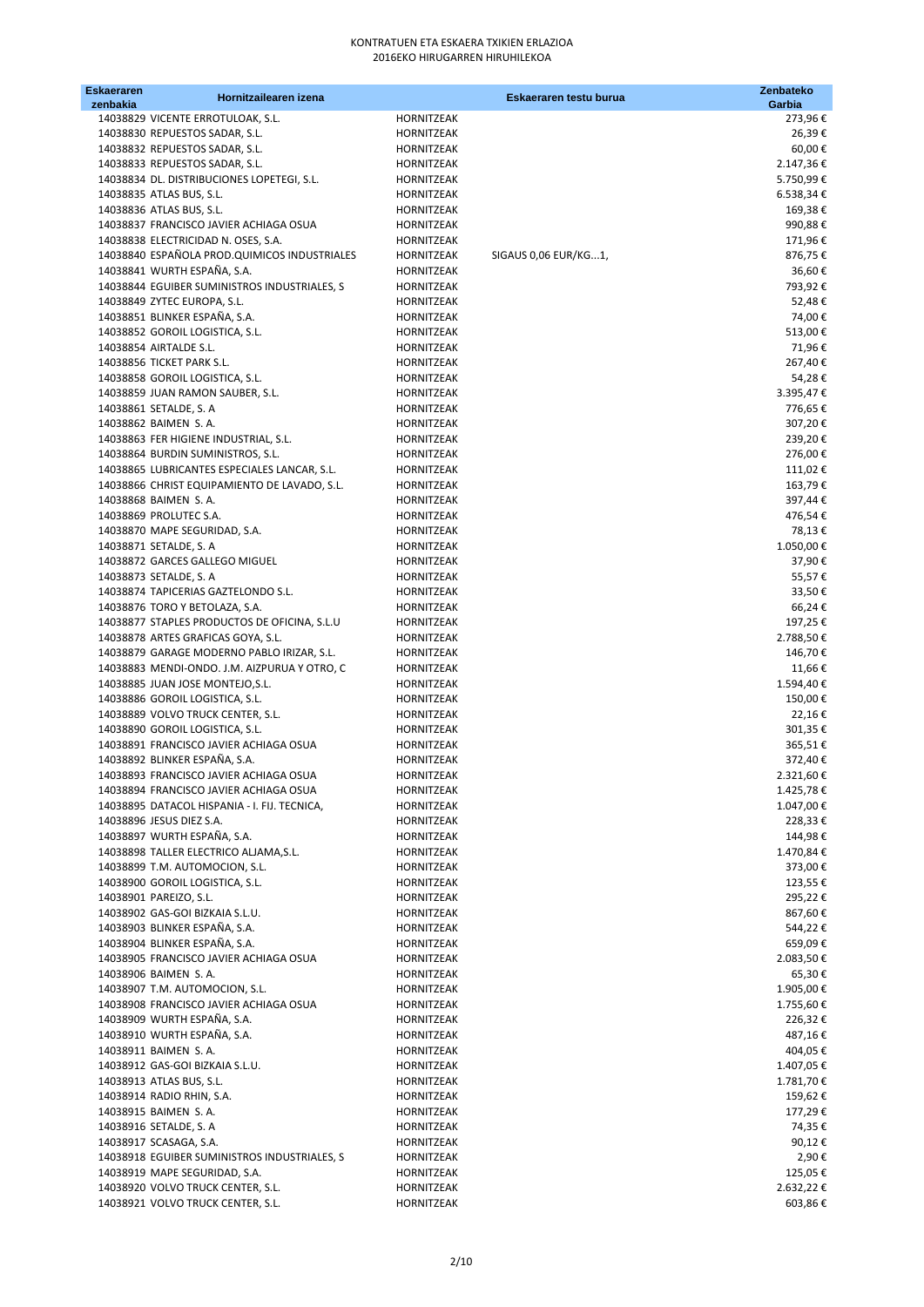| <b>Eskaeraren</b><br>zenbakia | Hornitzailearen izena                                                                |                          | Eskaeraren testu burua | Zenbateko<br>Garbia |
|-------------------------------|--------------------------------------------------------------------------------------|--------------------------|------------------------|---------------------|
|                               | 14038922 T.M. AUTOMOCION, S.L.                                                       | HORNITZEAK               |                        | 94,42€              |
|                               | 14038923 GAS-GOI BIZKAIA S.L.U.                                                      | HORNITZEAK               |                        | 497,26€             |
|                               | 14038924 REPUESTOS SADAR, S.L.                                                       | HORNITZEAK               |                        | $6.039,01 \in$      |
|                               | 14038925 REPUESTOS SADAR, S.L.                                                       | HORNITZEAK               |                        | 5.479,26€           |
|                               | 14038926 BKM HIGIENE PROFESIONAL 2006, S.L.                                          | HORNITZEAK               |                        | 576,22€             |
|                               | 14038928 BEDIA HIGUERA CARMEN                                                        | HORNITZEAK               |                        | 137,46€             |
|                               | 14038938 BEGIRA & BEGIRA, S.L.<br>14038939 TXOFRE SUMINISTROS INDUSTRIALES           | HORNITZEAK<br>HORNITZEAK |                        | 289,00€<br>152,06€  |
|                               | 14038946 MAPE SEGURIDAD, S.A.                                                        | HORNITZEAK               |                        | 104,42€             |
|                               | 14038947 DISTRIBUIDORA COMERCIAL DEL NORTE,                                          | HORNITZEAK               |                        | 29,96€              |
|                               | 14038948 TALL. ELECTROMECANICOS R. ZULUETA,                                          | HORNITZEAK               |                        | 1.659,75€           |
|                               | 14038949 BAIMEN S.A.                                                                 | HORNITZEAK               |                        | 552,00€             |
|                               | 14038950 FER HIGIENE INDUSTRIAL, S.L.                                                | HORNITZEAK               |                        | 30,10€              |
|                               | 14038951 JUAN RAMON SAUBER, S.L.                                                     | HORNITZEAK               |                        | 42,71€              |
|                               | 14038952 BEDIA HIGUERA CARMEN                                                        | HORNITZEAK               |                        | 51,80€              |
|                               | 14038953 MAPE SEGURIDAD, S.A.                                                        | HORNITZEAK               |                        | 61,80€              |
|                               | 14038955 FRANCISCO JAVIER ACHIAGA OSUA                                               | HORNITZEAK               |                        | 808,40€             |
|                               | 14038956 GOROIL LOGISTICA, S.L.                                                      | HORNITZEAK               |                        | 159,25€             |
|                               | 14038957 LEJAUTO MOTOR, S.L.                                                         | HORNITZEAK               |                        | 32,42€<br>4,29€     |
|                               | 14038958 SETALDE, S. A<br>14038959 TXOFRE SUMINISTROS INDUSTRIALES                   | HORNITZEAK<br>HORNITZEAK |                        | 232,80€             |
|                               | 14038960 FER HIGIENE INDUSTRIAL, S.L.                                                | HORNITZEAK               |                        | 15,05€              |
|                               | 14038961 JUAN RAMON SAUBER, S.L.                                                     | HORNITZEAK               |                        | 42,71€              |
|                               | 14038962 TXOFRE SUMINISTROS INDUSTRIALES                                             | HORNITZEAK               |                        | 261,41€             |
|                               | 14038963 JUAN RAMON SAUBER, S.L.                                                     | HORNITZEAK               |                        | 777,45€             |
|                               | 14038964 BEGIRA & BEGIRA, S.L.                                                       | HORNITZEAK               |                        | 103,82€             |
|                               | 14038965 BEGIRA & BEGIRA, S.L.                                                       | HORNITZEAK               |                        | 1.057,28€           |
|                               | 14038966 UNION PAPELERA MERCHANTING, S.L.                                            | HORNITZEAK               |                        | 916,50€             |
|                               | 14038967 PENTER COMERCIAL, S.A.                                                      | HORNITZEAK               |                        | 308,10€             |
|                               | 14038968 SERIGRAFIA ARCOSAN, S.A.L.                                                  | HORNITZEAK               |                        | 350,00€             |
|                               | 14038969 PAPYNDUX, S.A.                                                              | HORNITZEAK               |                        | 588,12€             |
|                               | 14038970 TXOFRE SUMINISTROS INDUSTRIALES                                             | HORNITZEAK               |                        | 29,87€              |
|                               | 14038973 TXOFRE SUMINISTROS INDUSTRIALES<br>14038974 TXOFRE SUMINISTROS INDUSTRIALES | HORNITZEAK<br>HORNITZEAK |                        | 147,30€<br>299,00€  |
|                               | 14038979 SCASAGA, S.A.                                                               | HORNITZEAK               |                        | 299,61€             |
|                               | 14038980 SCASAGA, S.A.                                                               | HORNITZEAK               |                        | 2.781,18€           |
|                               | 14038982 GOROIL LOGISTICA, S.L.                                                      | HORNITZEAK               |                        | 105,35€             |
|                               | 14038983 VERKOL, S.A.                                                                | HORNITZEAK               |                        | 181,80€             |
|                               | 14038984 PENTER COMERCIAL, S.A.                                                      | HORNITZEAK               |                        | 256,32€             |
|                               | 14038985 CHRIST EQUIPAMIENTO DE LAVADO, S.L.                                         | HORNITZEAK               |                        | 341,08€             |
|                               | 14038987 TXOFRE SUMINISTROS INDUSTRIALES                                             | HORNITZEAK               |                        | 46,35€              |
|                               | 14038988 TALLER ELECTRICO ALJAMA, S.L.                                               | HORNITZEAK               |                        | 509,80€             |
|                               | 14038989 (EKINSA) EQ. INSTITUCIONAL, S.A.                                            | HORNITZEAK               |                        | 9.776,95€           |
|                               | 14038990 BAIMEN S.A.                                                                 | <b>HORNITZEAK</b>        |                        | 70,08€              |
|                               | 14038991 ELECTRICIDAD N. OSES, S.A.                                                  | HORNITZEAK               |                        | 390,22€             |
|                               | 14038992 RADIAL, S.L.<br>14038993 AURTENETXEA, S.A.                                  | HORNITZEAK<br>HORNITZEAK |                        | 355,50€<br>36,11€   |
|                               | 14038994 SUMINISTROS MUGARRA, S.L.                                                   | HORNITZEAK               |                        | 139,00€             |
|                               | 14038995 DESAIN INGENIERIA MEDIOAMBIENTAL, S                                         | HORNITZEAK               |                        | 450,00€             |
|                               | 14038996 BURDIN SUMINISTROS, S.L.                                                    | HORNITZEAK               |                        | 16,00€              |
|                               | 14038997 PRADA XXI, S.A.                                                             | HORNITZEAK               |                        | 74,64€              |
|                               | 14038998 ALTE TECHNOLOGIES, S.L.U                                                    | HORNITZEAK               |                        | 175,00€             |
|                               | 14038999 PROLUTEC S.A.                                                               | HORNITZEAK               |                        | 525,00€             |
|                               | 14039005 (EKINSA) EQ. INSTITUCIONAL, S.A.                                            | HORNITZEAK               |                        | 6.417,90€           |
|                               | 14039006 ELECTRICIDAD N. OSES, S.A.                                                  | HORNITZEAK               |                        | 36,90€              |
|                               | 14039007 PENTER COMERCIAL, S.A.                                                      | HORNITZEAK               |                        | 350,32€             |
|                               | 14039008 BAIMEN S.A.                                                                 | HORNITZEAK               |                        | 276,00€             |
|                               | 14039009 EPIDOR, S.A.                                                                | HORNITZEAK               |                        | 53,88€              |
|                               | 14039010 JUAN RAMON SAUBER, S.L.<br>14039011 EGUIBER SUMINISTROS INDUSTRIALES, S     | HORNITZEAK<br>HORNITZEAK |                        | 188,00€<br>5,32€    |
|                               | 14039013 LUBRICANTES ESPECIALES LANCAR, S.L.                                         | HORNITZEAK               |                        | 198,72€             |
|                               | 14039015 ELECTRICIDAD N. OSES, S.A.                                                  | HORNITZEAK               |                        | 4,80 €              |
|                               | 14039016 GOROIL LOGISTICA, S.L.                                                      | HORNITZEAK               |                        | 1.390,55€           |
|                               | 14039017 EGUIBER SUMINISTROS INDUSTRIALES, S                                         | HORNITZEAK               |                        | 38,81€              |
|                               | 14039018 FER HIGIENE INDUSTRIAL, S.L.                                                | HORNITZEAK               |                        | 140,00€             |
|                               | 14039019 KENCI, S.L.U.                                                               | HORNITZEAK               |                        | 309,90€             |
|                               | 14039020 EGUIBER SUMINISTROS INDUSTRIALES, S                                         | HORNITZEAK               |                        | 110,01€             |
| 14039021 ROEIRASA             |                                                                                      | HORNITZEAK               |                        | 313,87€             |
|                               | 14039022 DISTRIBUIDORA COMERCIAL DEL NORTE,                                          | HORNITZEAK               |                        | 19,05 €             |
|                               | 14039025 PENTER COMERCIAL, S.A.                                                      | HORNITZEAK               |                        | 268,00€             |
|                               | 14039026 PAPYNDUX, S.A.                                                              | HORNITZEAK               |                        | 59,90€              |
|                               | 14039028 STAPLES PRODUCTOS DE OFICINA, S.L.U                                         | HORNITZEAK               |                        | 150,35 €            |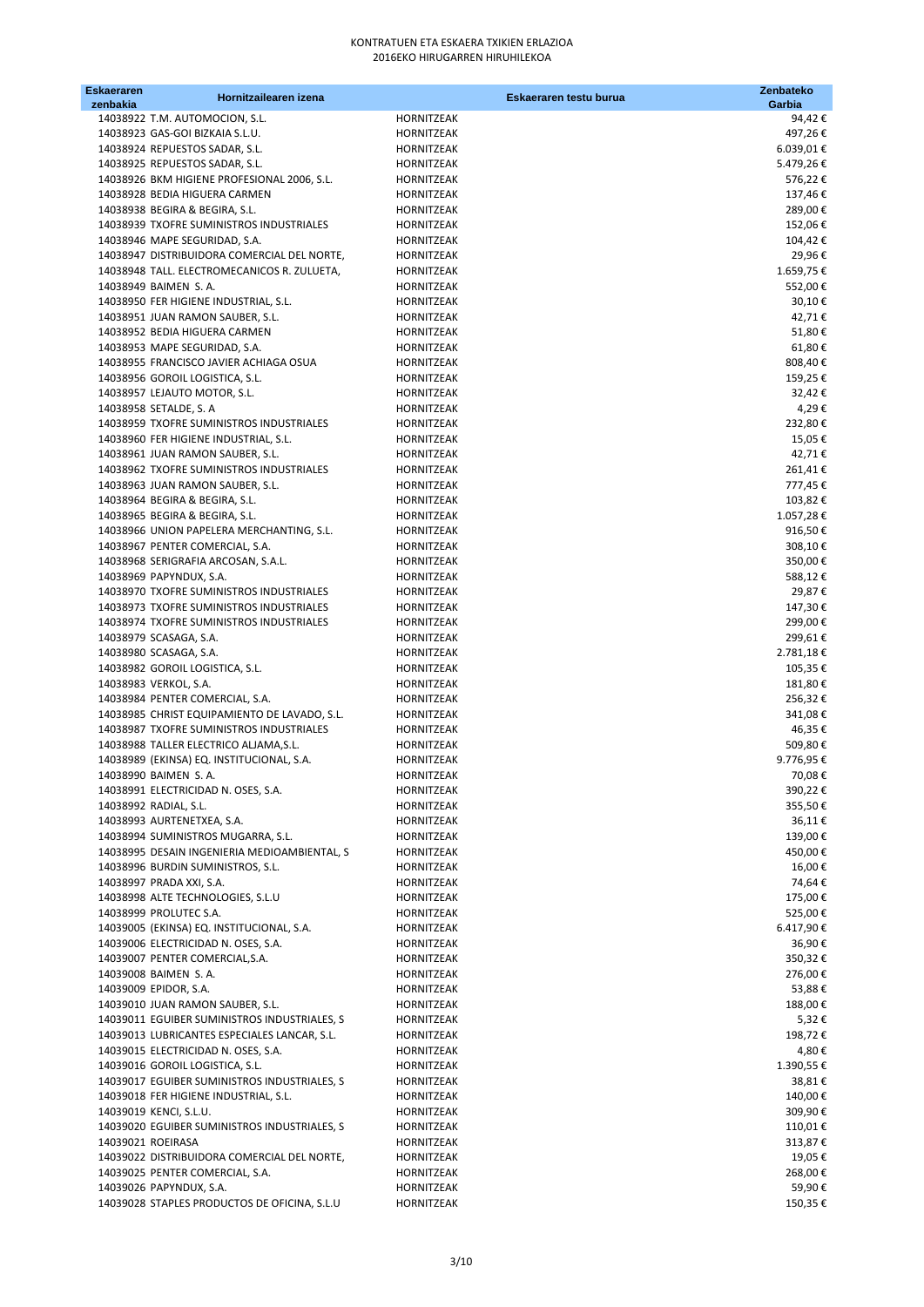| <b>Eskaeraren</b><br>zenbakia | Hornitzailearen izena                                                            |                                 | Eskaeraren testu burua | Zenbateko<br>Garbia    |
|-------------------------------|----------------------------------------------------------------------------------|---------------------------------|------------------------|------------------------|
|                               | 14039031 EGUIBER SUMINISTROS INDUSTRIALES, S                                     | HORNITZEAK                      |                        | 32,10€                 |
|                               | 14039032 ELECTRICIDAD N. OSES, S.A.                                              | HORNITZEAK                      |                        | 312,50€                |
|                               | 14039033 FAIVELEY TRANSPORT IBERICA, S.A.                                        | HORNITZEAK                      |                        | 480,00€                |
|                               | 14039034 AURTENETXEA, S.A.                                                       | HORNITZEAK                      |                        | 79,21€                 |
|                               | 14039035 BURDIN SUMINISTROS, S.L.                                                | <b>HORNITZEAK</b>               |                        | 163,00€                |
|                               | 14039036 AIRTALDE S.L.                                                           | <b>HORNITZEAK</b>               |                        | 84,67€                 |
|                               | 14039037 SEGURILIGHT SEÑALIZACION S.L.L                                          | HORNITZEAK                      |                        | 462,72€                |
|                               | 14039038 PRADA XXI, S.A.                                                         | HORNITZEAK                      |                        | 11,28€                 |
|                               | 14039039 RODAMIENTOS Y SERVICIOS, S.L.<br>14039040 PRODUCTOS SALINAS, S.A.       | HORNITZEAK<br>HORNITZEAK        |                        | 104,16€<br>2.983,68€   |
|                               | 14039041 Rail Line Components S.L.U.                                             | HORNITZEAK                      |                        | 1.528,30€              |
|                               | 14039042 EASOVOX S.L.                                                            | <b>HORNITZEAK</b>               |                        | 206,00€                |
|                               | 14039043 GOROIL LOGISTICA, S.L.                                                  | <b>HORNITZEAK</b>               |                        | 753,20€                |
|                               | 14039044 GOROIL LOGISTICA, S.L.                                                  | HORNITZEAK                      |                        | 115,50€                |
|                               | 14039045 CONTACTOS SOLICON, S.L.                                                 | HORNITZEAK                      |                        | 645,00€                |
|                               | 14039046 EGUIBER SUMINISTROS INDUSTRIALES, S                                     | HORNITZEAK                      |                        | 51,50€                 |
|                               | 14039047 C.I.S.A. S.L.                                                           | HORNITZEAK                      |                        | 204,00€                |
|                               | 14039049 GOROIL LOGISTICA, S.L.                                                  | HORNITZEAK                      |                        | 194,25€                |
|                               | 14039050 JESUS DIEZ S.A.                                                         | HORNITZEAK                      |                        | 44,36€                 |
|                               | 14039052 ATLAS BUS, S.L.                                                         | <b>HORNITZEAK</b>               |                        | 116,00€                |
|                               | 14039053 BAIMEN S.A.                                                             | HORNITZEAK                      |                        | 152,81€                |
|                               | 14039054 BILBAO ELECTRONICA, S.A.<br>14039055 CEPSA COMERCIAL PETROLEO, S.A.     | HORNITZEAK<br><b>HORNITZEAK</b> |                        | 26,82€<br>2.107,00€    |
|                               | 14039056 BLINKER ESPAÑA, S.A.                                                    | HORNITZEAK                      |                        | 781,13€                |
|                               | 14039057 JESUS DIEZ S.A.                                                         | HORNITZEAK                      |                        | 35,64€                 |
|                               | 14039058 SCASAGA, S.A.                                                           | HORNITZEAK                      |                        | 43,98€                 |
|                               | 14039059 VOLVO TRUCK CENTER, S.L.                                                | HORNITZEAK                      |                        | 459,66€                |
|                               | 14039060 BAIMEN S.A.                                                             | HORNITZEAK                      |                        | 8,92€                  |
|                               | 14039061 BEGIRA & BEGIRA, S.L.                                                   | HORNITZEAK                      |                        | 233,64€                |
|                               | 14039062 JESUS DIEZ S.A.                                                         | HORNITZEAK                      |                        | 88,72€                 |
|                               | 14039063 CRONASER, S.L.                                                          | HORNITZEAK                      |                        | 307,92€                |
|                               | 14039073 REPUESTOS SADAR, S.L.                                                   | HORNITZEAK                      |                        | 3.139,85€              |
|                               | 14039077 GOROIL LOGISTICA, S.L.                                                  | HORNITZEAK                      |                        | 187,25 €               |
|                               | 14039083 EGUIBER SUMINISTROS INDUSTRIALES, S<br>14039084 SIBELCO MINERALES, S.A. | HORNITZEAK                      |                        | 122,86€                |
|                               | 14039085 REPARACIONES AUTOIRAETA, S.A.L.                                         | HORNITZEAK<br>HORNITZEAK        |                        | 320,88€<br>44,01€      |
|                               | 14039086 GAS-GOI BIZKAIA S.L.U.                                                  | HORNITZEAK                      |                        | 1.051,39€              |
|                               | 14039087 GAS-GOI BIZKAIA S.L.U.                                                  | HORNITZEAK                      |                        | 634,46€                |
|                               | 14039088 SIBELCO MINERALES, S.A.                                                 | HORNITZEAK                      |                        | 1.277,79€              |
|                               | 14039089 (EKINSA) EQ. INSTITUCIONAL, S.A.                                        | HORNITZEAK                      |                        | 3.526,00 €             |
|                               | 14039090 TORO Y BETOLAZA, S.A.                                                   | HORNITZEAK                      |                        | 2.733,50€              |
|                               | 14039091 UNION PAPELERA MERCHANTING, S.L.                                        | HORNITZEAK                      |                        | 843,75€                |
|                               | 14039094 COMERCIAL PRODUCTOS PLASTICOS, S.L.                                     | HORNITZEAK                      |                        | 211,20€                |
|                               | 14039095 PENTER COMERCIAL, S.A.                                                  | HORNITZEAK                      |                        | 66,35€                 |
|                               | 14039096 CEPSA COMERCIAL PETROLEO, S.A.                                          | HORNITZEAK                      | SIGAUS 0,06 EUR/K      | 5.810,12€              |
|                               | 14039097 T.M. AUTOMOCION, S.L.<br>14039098 WURTH ESPAÑA, S.A.                    | HORNITZEAK<br>HORNITZEAK        | <b>GASES FLUO</b>      | 855,00€<br>534,34€     |
|                               | 14039099 MENDI-ONDO. J.M. AIZPURUA Y OTRO, C                                     | HORNITZEAK                      |                        | 1.585,77 €             |
|                               | 14039100 COMERCIAL LEKU-ONA S.L.                                                 | HORNITZEAK                      |                        | 12,79€                 |
|                               | 14039101 BLINKER ESPAÑA, S.A.                                                    | HORNITZEAK                      |                        | 580,13€                |
|                               | 14039102 DL. DISTRIBUCIONES LOPETEGI, S.L.                                       | HORNITZEAK                      |                        | 104,92€                |
|                               | 14039103 DATACOL HISPANIA - I. FIJ. TECNICA,                                     | HORNITZEAK                      |                        | 918,64€                |
|                               | 14039104 GOROIL LOGISTICA, S.L.                                                  | HORNITZEAK                      |                        | 190,75€                |
|                               | 14039105 BAIMEN S.A.                                                             | HORNITZEAK                      |                        | 142,55€                |
|                               | 14039106 BKM HIGIENE PROFESIONAL 2006, S.L.                                      | HORNITZEAK                      |                        | 482,12€                |
|                               | 14039107 VOLVO TRUCK CENTER, S.L.                                                | HORNITZEAK                      |                        | 616,10€                |
|                               | 14039108 FORCH COMPONENTES PARA TALLER S.L.                                      | HORNITZEAK                      |                        | 335,00€                |
|                               | 14039111 JUAN RAMON SAUBER, S.L.                                                 | HORNITZEAK                      |                        | 919,80€                |
|                               | 14039112 GRAFICAS UNCILLA, S.A.<br>14039114 STAPLES PRODUCTOS DE OFICINA, S.L.U  | HORNITZEAK<br>HORNITZEAK        |                        | 79,00€<br>120,90€      |
|                               | 14039115 BENEGAS INDUSTRIAS PLASTICAS, S.L.                                      | HORNITZEAK                      |                        | 68,74€                 |
|                               | 14039117 MAPE SEGURIDAD, S.A.                                                    | HORNITZEAK                      |                        | 104,42€                |
|                               | 14039118 ONATEK DIGITAL, S.L.                                                    | HORNITZEAK                      |                        | 191,50€                |
|                               | 14039119 GOROIL LOGISTICA, S.L.                                                  | HORNITZEAK                      |                        | 183,75€                |
|                               | 14039120 BLINKER ESPAÑA, S.A.                                                    | HORNITZEAK                      |                        | 948,84€                |
|                               | 14039121 ATLAS BUS, S.L.                                                         | HORNITZEAK                      |                        | 1.128,96€              |
|                               | 14039122 COPROHI, S.L.                                                           | HORNITZEAK                      |                        | 79,00€                 |
|                               | 14039123 DOMINGO AZPIRI, S.A.                                                    | HORNITZEAK                      |                        | 71,42€                 |
|                               | 14039124 REPUESTOS SADAR, S.L.                                                   | HORNITZEAK                      |                        | 6.599,93€              |
|                               | 14039125 VOLVO TRUCK CENTER, S.L.                                                | HORNITZEAK                      |                        | 1.315,17€              |
|                               | 14039126 REPUESTOS SADAR, S.L.<br>14039127 REPUESTOS SADAR, S.L.                 | HORNITZEAK<br>HORNITZEAK        |                        | 3.025,02€<br>9.023,31€ |
|                               |                                                                                  |                                 |                        |                        |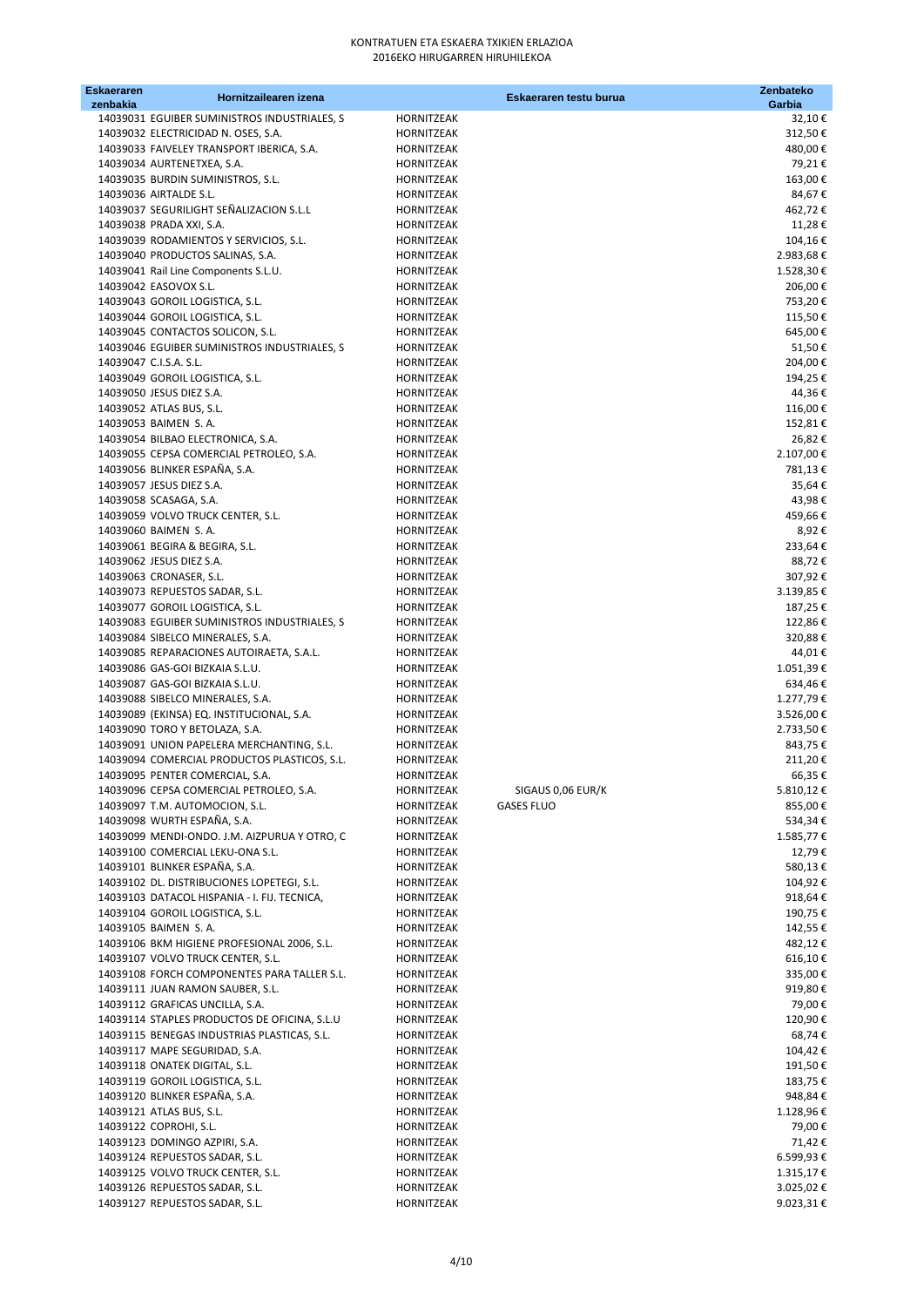| Eskaeraren<br>zenbakia | Hornitzailearen izena                                                           |                          | Eskaeraren testu burua | Zenbateko<br>Garbia   |
|------------------------|---------------------------------------------------------------------------------|--------------------------|------------------------|-----------------------|
|                        | 14039128 ATLAS BUS, S.L.                                                        | HORNITZEAK               |                        | 905,14€               |
|                        | 14039129 GOROIL LOGISTICA, S.L.                                                 | HORNITZEAK               |                        | 700,00€               |
|                        | 14039130 GARAGE MODERNO PABLO IRIZAR, S.L.                                      | HORNITZEAK               |                        | 224,63€               |
|                        | 14039131 BERNER MONTAJE Y FIJACION, S.L.                                        | HORNITZEAK               |                        | 568,86€               |
|                        | 14039132 BERNER MONTAJE Y FIJACION, S.L.                                        | HORNITZEAK               |                        | 330,85€               |
|                        | 14039133 WURTH ESPAÑA, S.A.                                                     | HORNITZEAK               |                        | 310,70€               |
|                        | 14039134 PAPYNDUX, S.A.                                                         | HORNITZEAK               |                        | 219,18€               |
|                        | 14039135 ESPAÑOLA PROD.QUIMICOS INDUSTRIALES<br>14039136 TALLERES SAGASTA, S.L. | HORNITZEAK<br>HORNITZEAK | SIGAUS <sub>0</sub>    | 923,28€<br>797,24€    |
|                        | 14039137 T.M. AUTOMOCION, S.L.                                                  | HORNITZEAK               |                        | 1.771,38€             |
|                        | 14039138 DL. DISTRIBUCIONES LOPETEGI, S.L.                                      | HORNITZEAK               |                        | 151,74€               |
|                        | 14039139 DATACOL HISPANIA - I. FIJ. TECNICA,                                    | HORNITZEAK               |                        | 178,99€               |
|                        | 14039140 WURTH ESPAÑA, S.A.                                                     | HORNITZEAK               |                        | 129,54€               |
|                        | 14039142 BAIMEN S.A.                                                            | HORNITZEAK               |                        | 280,43€               |
|                        | 14039143 ELECTRICIDAD N. OSES, S.A.                                             | HORNITZEAK               |                        | 37,00€                |
|                        | 14039144 DISTRIBUIDORA COMERCIAL DEL NORTE,                                     | HORNITZEAK               |                        | 124,48€               |
|                        | 14039145 DESAIN INGENIERIA MEDIOAMBIENTAL, S                                    | HORNITZEAK               |                        | 450,00€               |
|                        | 14039146 JUAN RAMON SAUBER, S.L.                                                | HORNITZEAK               |                        | 42,71€                |
|                        | 14039148 VOLVO TRUCK CENTER, S.L.                                               | HORNITZEAK               |                        | 4.835,19€             |
|                        | 14039149 ESPAÑOLA PROD.QUIMICOS INDUSTRIALES<br>14039150 WURTH ESPAÑA, S.A.     | HORNITZEAK               |                        | 186,12€               |
|                        | 14039151 GOROIL LOGISTICA, S.L.                                                 | HORNITZEAK<br>HORNITZEAK |                        | 340,82€<br>182,00€    |
|                        | 14039152 (EKINSA) EQ. INSTITUCIONAL, S.A.                                       | HORNITZEAK               |                        | 345,10€               |
|                        | 14039153 DENAROT ROTULOS                                                        | HORNITZEAK               |                        | 856,45€               |
|                        | 14039154 RECAMBIOS SAGASTA, S.L.                                                | HORNITZEAK               |                        | 250,00€               |
|                        | 14039155 AURTENETXEA, S.A.                                                      | HORNITZEAK               |                        | 46,00€                |
|                        | 14039156 CRONASER, S.L.                                                         | HORNITZEAK               |                        | 152,64€               |
|                        | 14039161 RECAMBIOS SAGASTA, S.L.                                                | HORNITZEAK               |                        | 6,00€                 |
|                        | 14039162 CALDERERIA ANBOTO, S.L.                                                | HORNITZEAK               |                        | 292,00€               |
|                        | 14039163 FER HIGIENE INDUSTRIAL, S.L.                                           | HORNITZEAK               |                        | 30,10€                |
|                        | 14039164 DESAIN INGENIERIA MEDIOAMBIENTAL, S                                    | HORNITZEAK               |                        | 225,00€               |
|                        | 14039165 LEHENGOAK, S.A.                                                        | HORNITZEAK               |                        | 20,16€                |
|                        | 14039166 ELECTRO HERPE, S.L.                                                    | HORNITZEAK               |                        | 26,68€                |
|                        | 14039167 BLINKER ESPAÑA, S.A.<br>14039168 BAIMEN S.A.                           | HORNITZEAK<br>HORNITZEAK |                        | 122,56€<br>12,00€     |
|                        | 14039169 JESUS DIEZ S.A.                                                        | HORNITZEAK               |                        | 90,99€                |
|                        | 14039170 VOLVO TRUCK CENTER, S.L.                                               | HORNITZEAK               |                        | 111,50€               |
|                        | 14039171 GOROIL LOGISTICA, S.L.                                                 | HORNITZEAK               |                        | 162,75€               |
|                        | 14039172 AIRTALDE S.L.                                                          | <b>HORNITZEAK</b>        |                        | 83,96€                |
|                        | 14039173 ELECTRO VIZCAYA, S.A.L.                                                | <b>HORNITZEAK</b>        |                        | 22,35€                |
|                        | 14039174 EGUIBER SUMINISTROS INDUSTRIALES, S                                    | HORNITZEAK               |                        | 46,09€                |
|                        | 14039175 SETALDE, S. A                                                          | <b>HORNITZEAK</b>        |                        | 555,16€               |
|                        | 14039176 KNORR-BREMSE ESPAÑA, S.A.                                              | <b>HORNITZEAK</b>        |                        | 47,28€                |
|                        | 14039178 GOROIL LOGISTICA, S.L.                                                 | HORNITZEAK               |                        | 201,25€               |
|                        | 14039179 AIRTALDE S.L.                                                          | HORNITZEAK               |                        | 237,00€               |
|                        | 14039180 BEGIRA & BEGIRA, S.L.<br>14039181 PAREIZO, S.L.                        | HORNITZEAK<br>HORNITZEAK |                        | 1.896,31€<br>109,55 € |
|                        | 14039182 REPUESTOS SADAR, S.L.                                                  | HORNITZEAK               |                        | 2.072,62 €            |
|                        | 14039183 BERNER MONTAJE Y FIJACION, S.L.                                        | HORNITZEAK               |                        | 102,24€               |
|                        | 14039184 VOLVO TRUCK CENTER, S.L.                                               | HORNITZEAK               |                        | 2.989,39€             |
|                        | 14039188 DOMINGO AZPIRI, S.A.                                                   | HORNITZEAK               |                        | 170,10€               |
|                        | 14039189 (EKINSA) EQ. INSTITUCIONAL, S.A.                                       | HORNITZEAK               |                        | 151,00€               |
|                        | 14039191 GARAGE MODERNO PABLO IRIZAR, S.L.                                      | HORNITZEAK               |                        | 485,93€               |
|                        | 14039192 ATLAS BUS, S.L.                                                        | HORNITZEAK               |                        | 607,33€               |
|                        | 14039193 JESUS DIEZ S.A.                                                        | HORNITZEAK               |                        | 333,17€               |
|                        | 14039195 CONTACTOS SOLICON, S.L.                                                | HORNITZEAK               |                        | 486,60€               |
|                        | 14039196 COMERCIO INDUSTRIAL DE RODAMIENTOS                                     | HORNITZEAK               |                        | 952,00€               |
| 14039197 ROEIRASA      |                                                                                 | HORNITZEAK               |                        | 364,16€               |
|                        | 14039198 EGUIBER SUMINISTROS INDUSTRIALES, S<br>14039199 AURTENETXEA, S.A.      | HORNITZEAK<br>HORNITZEAK |                        | 77,77 €<br>25,55€     |
|                        | 14039200 SANDVIK ESPAÑOLA, S.A.                                                 | HORNITZEAK               |                        | 217,12€               |
|                        | 14039201 METALURGICA MARINA, S.A.                                               | HORNITZEAK               |                        | 1.920,00 €            |
|                        | 14039202 BURDIN SUMINISTROS, S.L.                                               | HORNITZEAK               |                        | 41,08€                |
|                        | 14039203 REPUESTOS INDUSTRIALES ANSIO, S.C.                                     | HORNITZEAK               |                        | 1.086,10€             |
|                        | 14039204 COMPONENTES ELECTRONICOS TECNOMEGA,                                    | HORNITZEAK               |                        | 360,00€               |
|                        | 14039205 RAIL EQUIP SLU                                                         | HORNITZEAK               |                        | 173,75€               |
|                        | 14039206 BILBAINA AUT. Y CONTROL, S.L. (BILA                                    | HORNITZEAK               |                        | 156,00€               |
|                        | 14039207 PAPYNDUX, S.A.                                                         | HORNITZEAK               |                        | 507,85€               |
|                        | 14039208 AMARA, S.A. UNIPERSONAL                                                | HORNITZEAK               |                        | 284,86€               |
|                        | 14039209 JUAN RAMON SAUBER, S.L.                                                | HORNITZEAK               |                        | 347,76€               |
|                        | 14039210 KNORR-BREMSE ESPAÑA, S.A.                                              | HORNITZEAK               |                        | 154,36€               |
|                        | 14039211 DYSA DISTRIBUCIONES, S.L.                                              | HORNITZEAK               |                        | 102,00€               |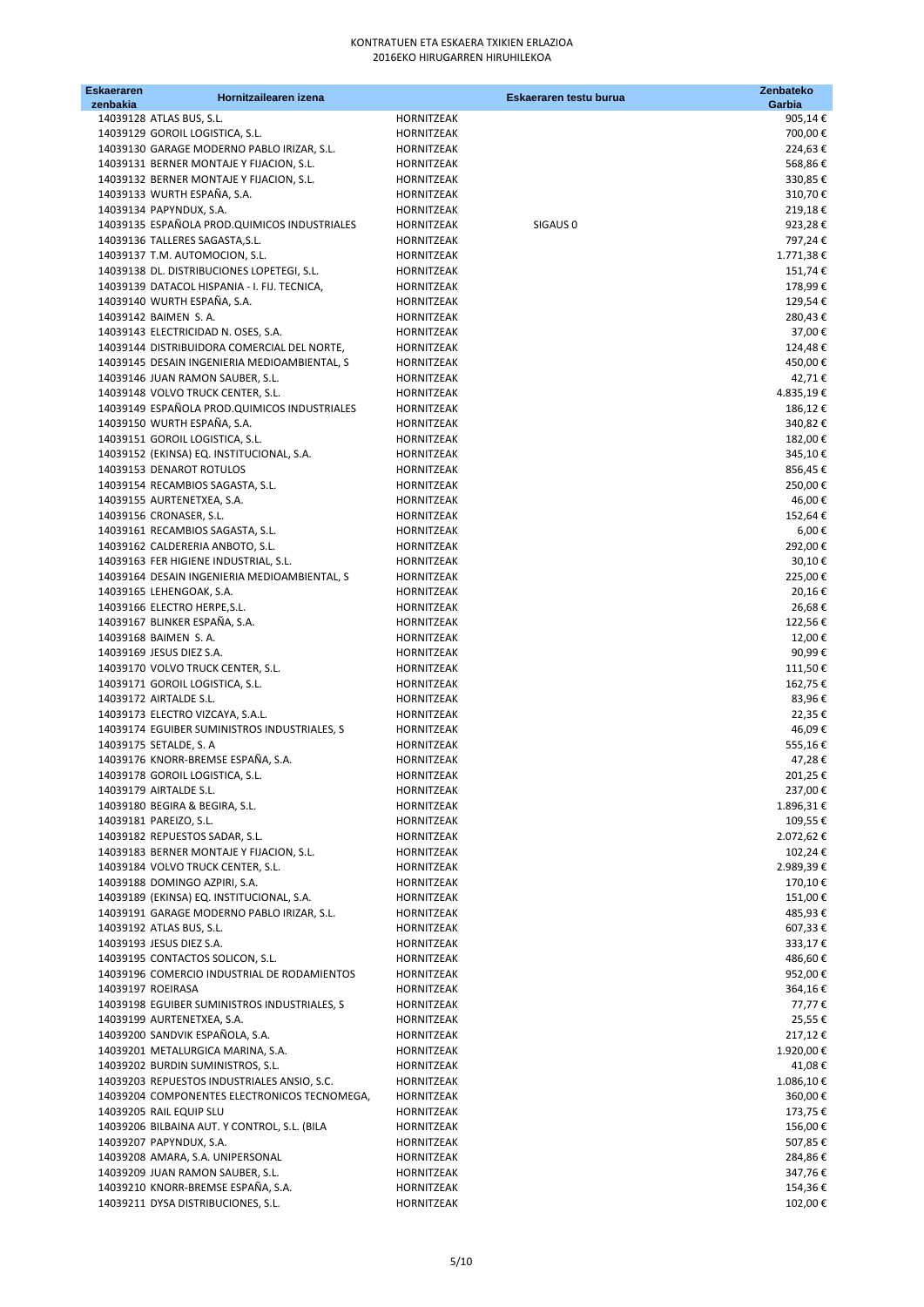| <b>Eskaeraren</b><br>zenbakia | Hornitzailearen izena                                                    | Eskaeraren testu burua                                                                                  | Zenbateko<br>Garbia      |
|-------------------------------|--------------------------------------------------------------------------|---------------------------------------------------------------------------------------------------------|--------------------------|
|                               | 14039212 SUMINISTROS MUGARRA, S.L.                                       | HORNITZEAK                                                                                              | 89,53€                   |
|                               | 14039214 ELECTRICIDAD N. OSES, S.A.                                      | HORNITZEAK                                                                                              | 87,76€                   |
|                               | 14039215 GOROIL LOGISTICA, S.L.<br>14039216 AIRTALDE S.L.                | HORNITZEAK<br><b>HORNITZEAK</b>                                                                         | 164,50€<br>183,72€       |
|                               | 14039219 MONTTE, S.L.                                                    | HORNITZEAK                                                                                              | 182,31€                  |
|                               | 14039223 INDUSTRIAS METALA, S.L.                                         | <b>HORNITZEAK</b>                                                                                       | 391,15€                  |
|                               | 14039224 URPO SOLDADURA, S.L.                                            | <b>HORNITZEAK</b>                                                                                       | 104,00€                  |
|                               | C12023091 GONZALEZ FERNANDEZ-CORUGEDO Mª LUIS                            | COMPRA LIBROS BIBLIOTECA MUSEO                                                                          | 52,88€                   |
|                               | C12023092 FUNDACION TECNALIA RESEARCH&INNOV                              | CALIBRACION MAQUINA DE ENSAYO DE MUELLES<br>ITV FIAT DOBLO 6199GKY T.ARASO JUNIO                        | 460,00€<br>38,33€        |
| C12023094                     | C12023093 TALLERES BENGOETXEA, S.A.<br>JUAN JOSE MONTEJO, S.L.           | LLAVES, PILAS Y APERTURAS                                                                               | 1.406,80€                |
| C12023097                     | ASOCIACIÓN DEL TAXI DEL NERVION                                          | SERVICIO TAXI USÁNSOLO MAYO 2016                                                                        | 10,93€                   |
| C12023098                     | ETXAJAUN XXI,S.L                                                         | OBRAS DE ACONDICIONAMIENTO APQ(LEBARIO)                                                                 | 3.934,38€                |
| C12023099                     | SEGURMA S.A.                                                             | EXTINTORES CURSO EXTINCION INCENDIOS G3TREN2016                                                         | 354,12€                  |
| C12023100<br>C12023101        | GARAGE MODERNO PABLO IRIZAR, S.L.<br>GARAGE MODERNO PABLO IRIZAR, S.L.   | CAMBIAR RODAMIENTOS BUJE DELANTERO Y TRASERO.<br>SUSTITUIR INYECTORES 3 Y 4 AUTOB. 463                  | 1.267,91€<br>1.662,71€   |
| C12023102                     | IMAGEN Y DIFUSION PUBLICIARIA IDO,S                                      | DISEÑO PRODUCCION Y MONTAJE PANELES NORMAS                                                              | 2.953,50€                |
| C12023103                     | SCHUNK IBERICA, S.A.                                                     | REPARACION DE PANTOGRAFO LOCOMOTORA TD-2000                                                             | 3.885,00€                |
| C12023104                     | ALZURI, S.A.                                                             | MANTENIMIENTO ALARMAS MUSEO                                                                             | 599,49€                  |
| C12023105                     | <b>JAIA BICICLETAS</b>                                                   | <b>BICICLETA</b>                                                                                        | 1.314,05€                |
| C12023106<br>C12023107        | FUNDACIÓN EDE-EDE FUNDAZIOA<br>COPROHI, S.L.                             | DIAGNÓSTICO Y PLAN DE IGUALDAD<br>SUMINISTRO Y MONTAJE MOBILIARIO OFICINA ATXURI                        | 17.952,00€<br>14.257,95€ |
| C12023108                     | RUIZ LOBATO XABIER                                                       | ACONDICIONAMIENTO ESPACIOS OFICINA CARPINTERIA                                                          | 7.566,41€                |
| C12023109                     | MONTAJES ELECTRICOS SAN IGNACIO, S.                                      | ACONDICIONAMIENTO ESPACIOS OFICINA ELECTRICIDAD                                                         | 8.686,57€                |
| C12023110                     | <b>MARCOS GALAN VERA</b>                                                 | ACONDICIONAMIENTO ESPACIOS OFICINA PINTURA                                                              | 3.885,32€                |
| C12023111                     | CABALLERO BADIOLA ANTONIO                                                | <b>GASTOS FARMACEUTICOS 2016</b>                                                                        | 3.500,00€                |
| C12023113                     | C12023112 SGS TECNOS S.A.<br>RICARDO LOPEZ SILVA                         | ASISTENCIA TÉCNICA SALUD LABORAL<br>BUFANDAS ATHLETIC PARA TRANVIA BILBAO                               | 9.500,00€<br>69,42€      |
|                               | C12023114 SGS TECNOS S.A.                                                | ANALISIS CONTROL LEGIONELA 2016                                                                         | 1.223,00€                |
|                               | C12023115 DELTA SEGURIDAD, S.A.                                          | 2016.06 AMPLIACIÓN VIGILANCIA TARDES ARASO                                                              | 2.181,20€                |
| C12023117                     | ASUA-BILBAO, C.B.                                                        | SUMINISTRO PERCHEROS FORMACION AMARA                                                                    | 179,40€                  |
| C12023118                     | SABICO SEGURIDAD, S.A.                                                   | 2016.06 AVERÍA CCTV OIT GASTEIZ                                                                         | 479,71€                  |
| C12023119<br>C12023123        | ASOCIACION ACCION FERROVIARIA ADAF<br>ESM INSTITUTO DE INV. Y FORM. EN S | <b>CUOTA ANUAL CETREN 2016</b><br>FORMACION ECORAIL: ERROR/COMUNICACIONES G3TREN2016                    | 3.500,00€<br>2.000,00€   |
| C12023124                     | ECONOCOM ERMESTEL S.L.                                                   | RENOVACIÓN LICENCIAS VMWARE                                                                             | 16.873,97€               |
| C12023125                     | KREA COMUNICACIÓN, S.L.                                                  | IMPRESIÓN CUADROS CARTÓN PLUMA                                                                          | 327,00€                  |
| C12023126                     | KREA COMUNICACIÓN, S.L.                                                  | CREACIÓN ANUNCIOS                                                                                       | 480,00€                  |
| C12023127                     | MEDIOSCOM                                                                | MAQUETACIÓN HORARIOS Y CARTELES VERANO<br>PUBLICIDAD CADENA 100                                         | 2.360,42€<br>3.000,00€   |
| C12023128<br>C12023129        | COPE BIZK - R. POPULAR, S.A.<br>AGENCIA VASCA DE LA INNOVACION           | <b>GLOBAL INNOVATION DAY</b>                                                                            | 3.000,00€                |
| C12023130                     | ARAZI IKT, S.L.                                                          | EDICIÓN FOLLETOS PUBLICITARIOS MUSEO                                                                    | 826,45€                  |
| C12023131                     | <b>MARCOS GALAN VERA</b>                                                 | PINTAR FACHADA ENTRADA Y PAÑO PARED INTERIOR TALLE                                                      | 1.099,70€                |
| C12023133                     | ALZURI, S.A.                                                             | RECARGA CONEXIONES TELEFÓNICAS ALARMAS MUSEO                                                            | 17,34€                   |
| C12023134<br>C12023135        | BOULANDIER CIRUELOS FCO. JAVIER<br>TALLERES BETI PRESS, S.L.             | LIBROS BIBLIOTECA MUSEO<br>FABRICACION Y MONTAJE BARANDILLA VIA INT. ARASO                              | 96,15€<br>8.295,00€      |
| C12023136                     | IMPRENTA TXEMISA, S.L.                                                   | IMPRESIÓN CARTELES Y HORARIOS                                                                           | 5.686,85€                |
| C12023137                     | ITA ASUA, S.L. (ESTACION ITV BERGAR                                      | REVIS. ITV ORDINARIA-ESCOLAR BUS 463,471 JUNIO/16                                                       | 291,56€                  |
| C12023138                     | ESTUDIO DOBLE BILBAO, S.L.                                               | DISEÑO Y PRODUCCIÓN DÍPTICOS                                                                            | 1.284,50€                |
| C12023139<br>C12023142        | AURMAN, S.A.<br>FUNDACIONMINOS DE HIERRO PARA LA IN                      | REGLAMENTO CIRCULACION<br>DEFIN.REQUISITOS EQUIPARACION V METRICA V ESTANDAR                            | 9.375,00€<br>17.900,00€  |
| C12023147                     | RAFAEL ALCORTA Y ABOGADOS, S.L.                                          | SERVICIOS ABOGADOS LABORALISTAS AUTOS 260-2015                                                          | 1.400,00€                |
| C12023148                     | RAFAEL ALCORTA Y ABOGADOS, S.L.                                          | SERVICIOS ABOGADOS LABORALISTAS AUTOS 914-2015                                                          | 700,00€                  |
| C12023149                     | BIKENDI ITURGINTZA, S.L.                                                 | REPARACIÓN LAVABO OFICINAS                                                                              | 45,00€                   |
| C12023151                     | MANUTENCION VICINAY, S.A.                                                | REPARACIÓN GRÚA PUENTE TALLER                                                                           | 262,50€                  |
| C12023153<br>C12023154        | GABRIEL ARESTI EUSKALTEGIA<br>BILBO ZAHARRA SOZIETATE KOOP. MUGAT        | PROMOCIÓN DE EUSKERA DEMETRIO ANTÓN CARRASQUILLA<br>PROMOCIÓN DE EUSKERA ENERITZ GARNICA PÉREZ          | 220,50€<br>725,00€       |
| C12023155                     | EDICIONES IZORIA 2004, S.L.                                              | ANUNCIO SAN PRUDENCIO                                                                                   | 1.995,00€                |
| C12023156                     | EDICIONES IZORIA 2004, S.L.                                              | <b>ANUNCIO ARF</b>                                                                                      | 1.995,00€                |
| C12023158                     | EDICIONES IZORIA 2004, S.L.                                              | ANUNCIO CARRERA MUJER                                                                                   | 1.995,00€                |
| C12023159                     | KREA COMUNICACIÓN, S.L.                                                  | DISEÑO ANUNCIO                                                                                          | 275,00€                  |
| C12023165<br>C12023166        | LABORATORIO CALIBRACION IN SITU BUR<br>ZORNOTZAKO BARNETEGIA             | CALIBRACION ANUAL-2016 EQUIPOS TALLER ZUMAIA<br>PROMOCIÓN DE EUSKERA                                    | 776,11€<br>503,10€       |
| C12023167                     | AEK EUSKARAZ, KOOP.E.                                                    | PROMOCIÓN DE EUSKERA                                                                                    | 636,00€                  |
| C12023168                     | ARTEAGA ELKANO MIKEL                                                     | REPARACION BANDEJA DE MONEDAS EN ANOETA                                                                 | 50,00€                   |
| C12023170                     | AEK EUSKARAZ, KOOP.E.                                                    | PROMOCIÓN DE EUSKERA IÑAKI ANDRÉS ALKORTA                                                               | 277,00€                  |
| C12023171<br>C12023172        | ASGES<br>ASGES                                                           | SELECCION EXTERNA: RESP. COORD. SEGURIDAD TRABAJO<br>ANUNCIO PRENSA_SELECCION EXTERNA: COORDINADOR SEGU | 3.600,00€<br>7.680,00 €  |
| C12023173                     | IRU PUERTAS Y AUTOMATISMOS                                               | PUERTA CORREDERA COCHERAS (18M)                                                                         | 6.675,00€                |
| C12023174                     | IRU PUERTAS Y AUTOMATISMOS                                               | PUERTA CORREDERA PRINCIPAL COCHERAS 12M                                                                 | 5.175,00€                |
| C12023175                     | CONSTRUCCIONES Y REFORMAS ALDA, S.L.                                     | INVERTIR PUERTA ACCESO WC TALLER LEBARIO                                                                | 493,00€                  |
| C12023176                     | CARLOS MOLINO LOZANO (NO USAR)                                           | LIMPIEZA CANALONES TEJADO COCHERAS ERRENTERIA                                                           | 980,00€                  |
| C12023177                     | TALLERES BETI PRESS, S.L.                                                | CAMBIAR POLICARBONATO Y MALLA DE 6 METROS. ARASO                                                        | 2.170,00€                |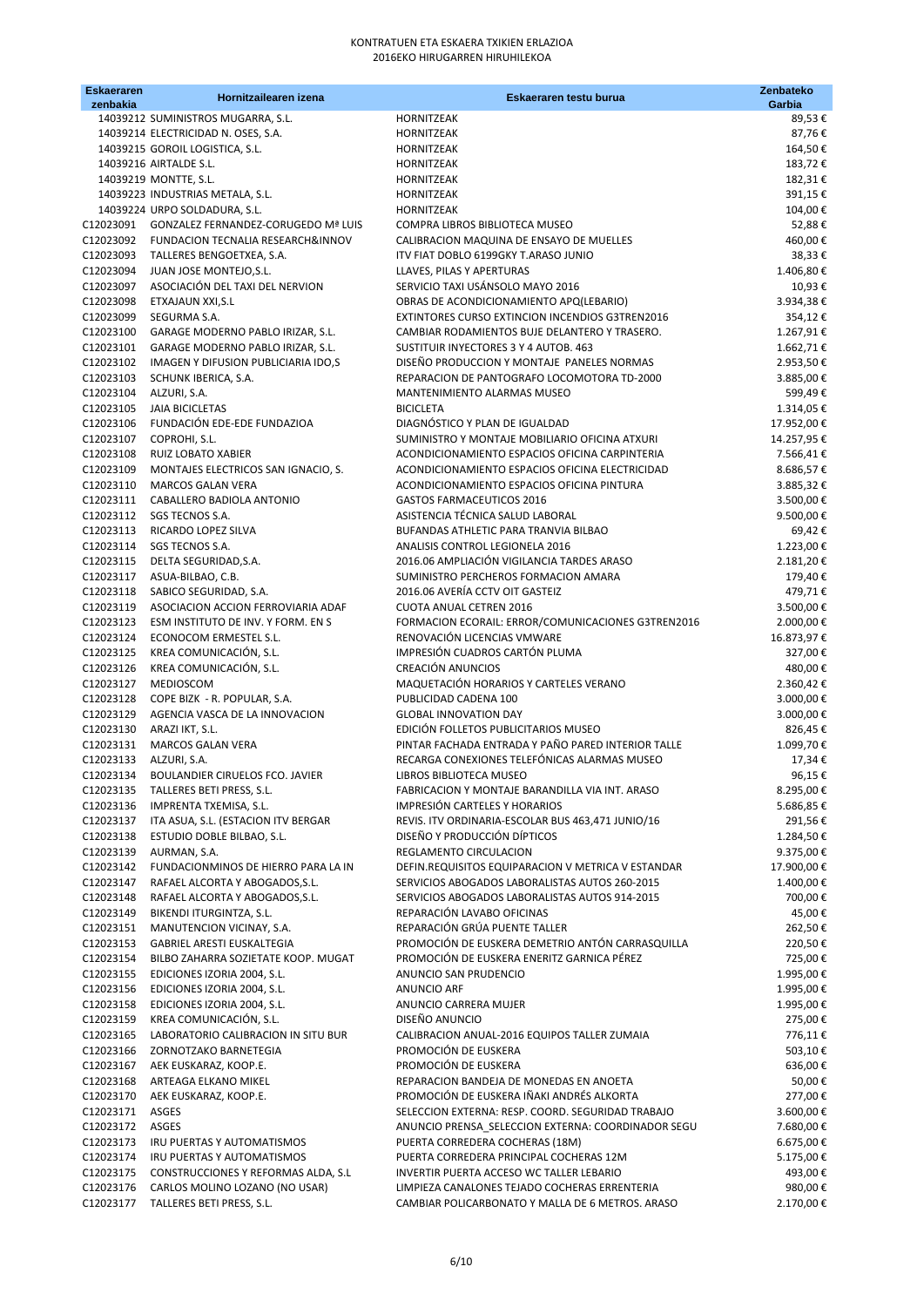| <b>Eskaeraren</b><br>zenbakia | Hornitzailearen izena                                                   | Eskaeraren testu burua                                                                               | Zenbateko<br>Garbia    |
|-------------------------------|-------------------------------------------------------------------------|------------------------------------------------------------------------------------------------------|------------------------|
| C12023178                     | COPREIN, S.L.                                                           | REPARACION TUBERIA GOLPEADA. ARASO                                                                   | 171,95€                |
| C12023179                     | MONTAJES ELECTRICOS SAN IGNACIO, S.                                     | INSTALACION SONDA NIVEL Y CONTACTOR.ARASO                                                            | 463,93€                |
| C12023180                     | CARLOS MOLINO LOZANO (NO USAR)                                          | INSTALACION: LLAVE DE CORTE Y PRESOSTATO .ARASO                                                      | 907,90€                |
| C12023181                     | FOTO MORANTE, S.L.                                                      | CAMARA DE FOTOS PARA INSPECCION FFCC BIZKAIA                                                         | 114,88€                |
| C12023183<br>C12023184        | MONTAJES ELECTRICOS SAN IGNACIO, S.                                     | CABLEADO Y CAJAS ELECTRICAS DEL LOCAL P.I.O.<br>TRASLADO DE ESTANTERIAS DE ERRENTERIA A ARASO.       | 8.038,34€              |
| C12023185                     | BETIKOAK, S.L.<br>LOPEZ GOMEZ, ARTURO                                   | TRANSPORTE ZAGRO E- MAXI LUTXANA - LEBARIO                                                           | 137,50€<br>170,00€     |
| C12023186                     | RAFAEL ALCORTA Y ABOGADOS, S.L.                                         | SERVICIOS ABOGADOS LABORALISTAS RECLAMACIÓN J.A.O.                                                   | 2.260,00€              |
| C12023187                     | CONSORCIO DE TRANSPORTES DE BIZKAIA                                     | CUOTA PARTICIPACION COSTES VESTIBULO S.MAMES 2016                                                    | 190,67€                |
| C12023188                     | ASOCIACIÓN DEL TAXI DEL NERVION                                         | <b>TAXI USANSOLO</b>                                                                                 | 38,12€                 |
| C12023189                     | PKF ATTEST ITC, S.L.                                                    | RENOVACIÓN DE LICENCIA SOFT ASSURANCE NINTEX                                                         | 2.200,00€              |
| C12023191                     | INSTALACIONES ELECTRICAS ERANDIO, S                                     | REPARACIÓN CUADRO DE SEÑALIZACIÓN DE COCHERAS                                                        | 1.932,51€              |
| C12023192                     | MIGUEL ANGEL SOBRON EXPRESS, S.L.                                       | TRANSPORTES VARIOS REALIZADOS DURANTE EL MES MAYO                                                    | 2.477,96€              |
| C12023193<br>C12023194        | JOSÉ MANUEL LARRAÑAGA<br>CLIMA NORTE, S. L.                             | REPARACIÓN CERRADURAS Y OTROS TRAHAJOS MUSEO<br>REPARACIÓN VALVULA TERMOSTATICA A.ACONDICIONADO      | 190,42€<br>1.395,00€   |
| C12023195                     | GRUAS Y TRANSPORTES IBARRONDO, S.A.                                     | SERVICIO DE CAMION PLUMAPARA TRABAJOS EN FUNICULAR                                                   | 1.632,00€              |
| C12023196                     | MAIZPIDE, S.COOP.LTDA                                                   | PROMOCIÓN DE EUSKERA                                                                                 | 549,00€                |
| C12023197                     | PCBox                                                                   | TARJETA RED SERVIDOR ELGOIBAR                                                                        | 8,02€                  |
| C12023198                     | IRU PUERTAS Y AUTOMATISMOS                                              | REPARAR PORTONES ABATIBLES PLELEVA PLANTA ZUMAIA                                                     | 2.625,00€              |
| C12023199                     | FONTANERIA MEZGO, S.L.                                                  | INSTALAC. SUMIDEROS DE SIFON EN REJILLAS COCH.ELG                                                    | 2.135,60€              |
| C12023200<br>C12023201        | CALDERERIA ANBOTO, S.L.<br>CALDERERIA ANBOTO, S.L.                      | FABRICACION POSTES PROTECCION "TOTEN"PLANTA ARASO<br>TOTEM PARA ACCESO MINUSVALIDOS A TREN           | 922,30€<br>277,40€     |
| C12023202                     | CALDERERIA ANBOTO, S.L.                                                 | BAARERA DE REBASE EN VIA                                                                             | 351,68€                |
| C12023203                     | ZORNOTZAKO BARNETEGIA                                                   | PROMOCIÓN DE EUSKERA                                                                                 | 450,00€                |
| C12023204                     | GRUAS GARRO, S. L.                                                      | REMOLCAR BUS 62 DESDE ELGOIBAR A AUTOIRAETA-AVERIA                                                   | 900,00€                |
| C12023205                     | CALDERERIA ANBOTO, S.L.                                                 | FABRICACION MESA PARA CONTROL MEDIO AMBIENTAL                                                        | 330,36€                |
| C12023206                     | ARCAS GRUBER, S.A.                                                      | CONFECCIONAR LLAVE Y HACER 1 COPIA LLAVES CAJAS                                                      | 54,00€                 |
| C12023213                     | NEDERMAN IBERICA, S.A.                                                  | SUMINISTRO ASPIRADOR PORTATIL DE POLVO T. ARASO                                                      | 9.341,00€              |
| C12023215<br>C12023216        | ALBERDI, S.L. OBRAS DE ALBAÑILERIA<br>EUSKAL PRENSA, S.L.               | FABRICACION Y COLOCACION ESCALERA ACCESO UNIDAD ZI<br>ANUNCIOS FIESTAS                               | 3.102,25€<br>4.050,00€ |
| C12023217                     | GOLLNEST&KIESEL&CO.                                                     | COMPRA JUGUETES VENTA TIENDA MUSEO                                                                   | 502,80€                |
| C12023218                     | SEIN BATU, S.L.                                                         | MATERIAL DE FERRETERÍA                                                                               | 56,45€                 |
| C12023219                     | AUTOS ZUMAIA, S.L.                                                      | REVIS. PREITV Y ELIMINAR FUGA ACEITE FURG. 6934BRT                                                   | 87,29€                 |
| C12023220                     | INICIATIVAS DE COMUNICACION SOCIAL,                                     | CAMPAÑA PUBLICIDAD                                                                                   | 2.480,00€              |
| C12023221                     | REPARACIONES AUTOIRAETA, S.A.L.                                         | SUSTITUIR INYECTORES Y CARGAR GAS A/A AUTOB. 63                                                      | 1.378,40€              |
| C12023222<br>C12023223        | LOREA MATERIAL CIENTIFICO, S.L.<br><b>SND UR KIROLAK</b>                | MATERIAL PARA MUESTRAS DE ORINA<br>CAMISETAS PARA TRAVESÍA URUMEA,                                   | 155,27€<br>550,00€     |
| C12023224                     | MAIZPIDE, S.COOP.LTDA                                                   | PROMOCIÓN DE EUSKERA                                                                                 | 145,00€                |
| C12023225                     | TALLERES BENGOETXEA, S.A.                                               | ITV FORD TRANSIT BI 9514 BY T.ARASO JULIO                                                            | 38,33€                 |
| C12023226                     | TECUNI MONTAJES ELECTRICOS, S.A.                                        | MANTENIMIENTO GRUPO ELECTRÓGENO LUTXANA Y LEBARIO                                                    | 3.733,10€              |
| C12023228                     | JUAN MATEO ZABALA EUSKALTEGIA                                           | PROMOCIÓN DE EUSKERA                                                                                 | 535,00€                |
| C12023229<br>C12023230        | DEIKA, S.A.<br><b>EDITORIAL MIC</b>                                     | EXPOSICIÓN PERMANENTE FUNICULAR LA REINETA<br>ANUNCIO PUBLICACIÓN GASTEIZ                            | 2.440,00€<br>300,00€   |
| C12023231                     | <b>EDITORIAL MIC</b>                                                    | ANUNCIO PUBLICACIÓN BILBO                                                                            | 300,00€                |
| C12023232                     | BILBAOHISTORIKO ELKARTEA                                                | ANUNCIO BILBAO HISTORIKO                                                                             | 750,00€                |
| C12023233                     | FERNANDO RUIZ ALENDE                                                    | ROTULACIÓN BILBOBUS COCHE HISTÓRICO 1884                                                             | 814,00€                |
| C12023234                     | KREA COMUNICACIÓN, S.L.                                                 | DISEÑO ANUNCIO DONOSTIA                                                                              | 365,00€                |
| C12023235                     | EDICIONES IZORIA 2004, S.L.                                             | ANUNCIO DNA BLANCA                                                                                   | 2.000,00€              |
| C12023236<br>C12023237        | EDICIONES IZORIA 2004, S.L.<br>FONTANERIA MEZGO, S.L.                   | ANUNCIO DNA BLUSAS<br>REPARACION POZO HOMOGENEIZACION LUTXANA                                        | 1.995,00€              |
| C12023238                     | MONTAJES ELECTRICOS SAN IGNACIO, S.                                     | ADECUACION TOMAS SAI SECRETARIA DIRECCION                                                            | 2.170,18€<br>884,16€   |
| C12023239                     | KILIKOLOR, S,.L.                                                        | MATERIAL DE REPROGRAFÍA                                                                              | 145,05€                |
| C12023240                     | REPARACIONES AUTOIRAETA, S.A.L.                                         | REPARAR SOPORTE COMPRESOR A/A AUTOB. 66                                                              | 608,63€                |
| C12023241                     | GARAGE MODERNO PABLO IRIZAR, S.L.                                       | CAMBIAR TACO TIRANTE EN V AUTOB. 452                                                                 | 243,77€                |
| C12023242                     | GARAGE MODERNO PABLO IRIZAR, S.L.                                       | REVISAR GRUPO AUTOBUS 826                                                                            | 148,50€                |
| C12023243<br>C12023244        | AUTOREPARACIONES MALLABIENA, S.L.                                       | REPARACION DE FURGONETA FIAT 6201GKY                                                                 | 631,19€                |
| C12023245                     | RICARDO CERTIFICATION IBERIA, S.L.<br>IKUSI, S.L.U.                     | ISA CUMPLIMIENTO ETM LOCOMOTORAS TD2000<br>SERVICIOS ESPECIALES POR FIESTAS VITORIA                  | 16.632,00€<br>875,00€  |
| C12023246                     | RAFAEL ALCORTA Y ABOGADOS, S.L.                                         | SERVICIOS ABOGADOS LABORALISTAS AUTOS 165-2016                                                       | 560,00€                |
| C12023247                     | REPARACIONES AUTOIRAETA, S.A.L.                                         | REP. FALLO ARRANQUE Y CALENTAMIENTO MOTOR BUS 66                                                     | 1.227,59€              |
| C12023249                     | AUTOBUSES CUADRA, S.A                                                   | SERVICIO SUSTITUTORIO DE AUTOBUS PARA FUNICULAR                                                      | 134,35€                |
| C12023250                     | CANUTO, S.L.                                                            | REPARACION MANILLAS BAÑO PUESTO DE MANDO                                                             | 83,47€                 |
| C12023251<br>C12023252        | ITA ASUA, S.L. (ESTACION ITV BERGAR<br>SEGURILIGHT SEÑALIZACION, S.L.L. | REVIS. ITV ORDINARIO-ESCOLAR AUTOB. GIP. JULIO/16<br>2016.07 PASOS HENDAIA. RETIRADA Y REINSTALACIÓN | 499,75€<br>1.212,50€   |
| C12023253                     | A2C - RETAIL & CONNEXIONS                                               | 2016.06 GASTOS INSTALACIÓN MEAT HENDAIA (FIBRA OP)                                                   | 12.600,70€             |
| C12023254                     | GRAFICAS ZAMUDIO, PRINTEK, S.A.L.                                       | ELABORAC. HORARIOS DE MANO LINEAS GIP. (AGOSTO/16)                                                   | 1.103,00€              |
| C12023255                     | T.M. AUTOMOCION, S.L.                                                   | CALIBRAC. EQUIPOS MEDIDORES PRESIÓN TALLER ZYA 16                                                    | 448,68€                |
| C12023256                     | T.M. AUTOMOCION, S.L.                                                   | REPARAR COMPRESOR AIRE SUSPENSION AUTOB. 64                                                          | 260,00€                |
| C12023257                     | SCHNEIDER ELECTRIC IT SPAIN S.L.                                        | RENOVACIÓN BATERIAS SAI SALA SERVIDORES ATXURI                                                       | 9.455,94€              |
| C12023258                     | MONTAJES ELECTRICOS SAN IGNACIO, S.                                     | NUEVA LINEA SAI AL CUARTO COMUNICACIONES ZONA ETS                                                    | 4.442,61€              |
| C12023259<br>C12023260        | WOLTERS KLUWER ESPAÑA S.A.<br>RAFAEL ALCORTA Y ABOGADOS, S.L.           | RENOVACION TODO RELACIONES LABORALES 2016-2017<br>ASESORIA LABORAL Y ELABORACIÓN INFORMES 2016       | 186,16€<br>6.000,00€   |
|                               |                                                                         |                                                                                                      |                        |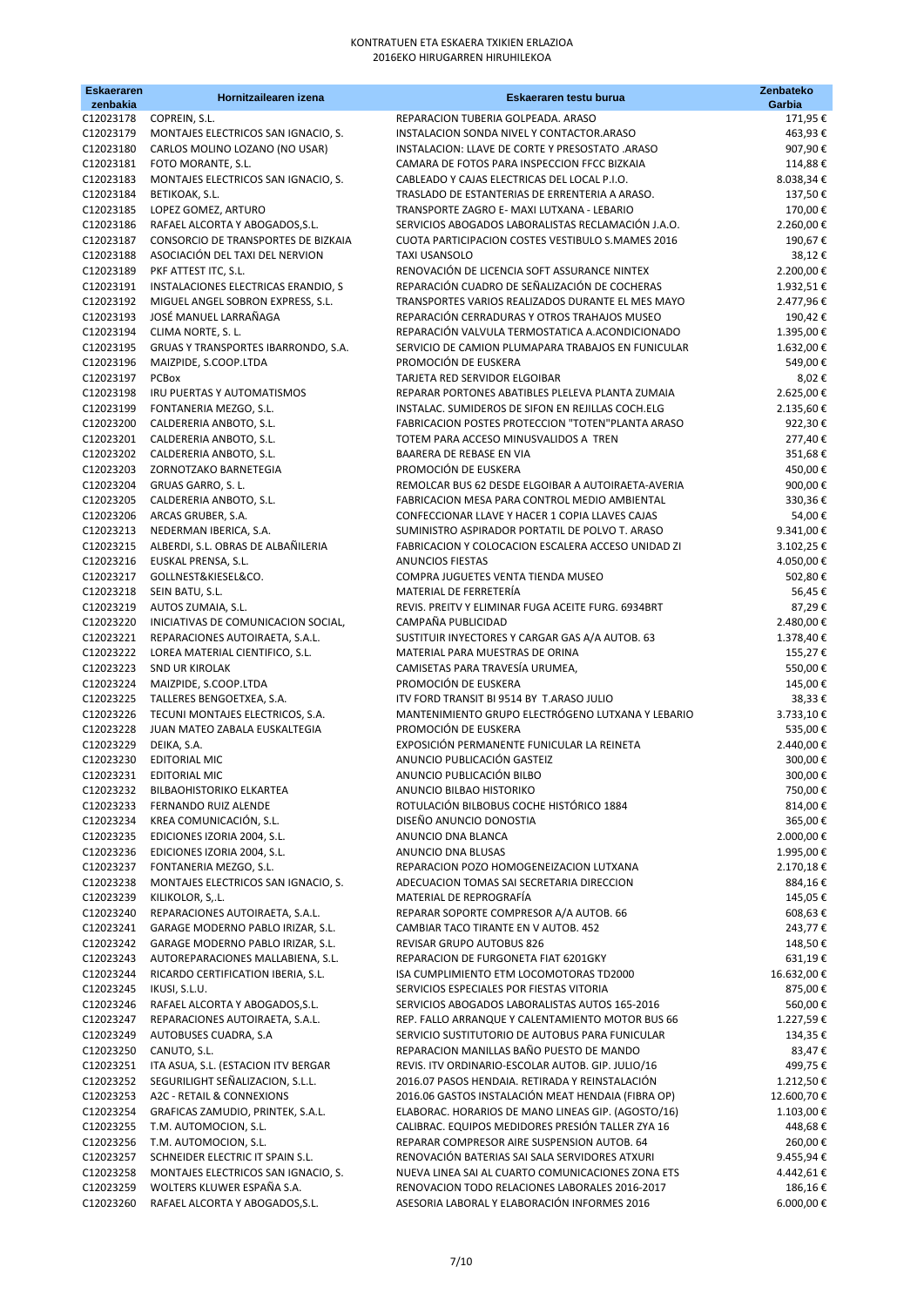| <b>Eskaeraren</b><br>zenbakia | Hornitzailearen izena                                                      | Eskaeraren testu burua                                                                             | Zenbateko<br>Garbia         |
|-------------------------------|----------------------------------------------------------------------------|----------------------------------------------------------------------------------------------------|-----------------------------|
| C12023261                     | RAFAEL ALCORTA Y ABOGADOS, S.L.                                            | SERVICIOS ABO.LABORALISTAS AUTOS 923/15 Y 916/15                                                   | 500,00€                     |
| C12023262                     | RAFAEL ALCORTA Y ABOGADOS, S.L.                                            | SERVICIOS ABOGADOS LABORALISTAS AUTOS 520/15                                                       | 1.500,00€                   |
| C12023263                     | RAFAEL ALCORTA Y ABOGADOS, S.L.                                            | SERVICIOS ABOGADOS LABORALISTAS AUTOS 127-2016                                                     | 750,00€                     |
| C12023264                     | RAFAEL ALCORTA Y ABOGADOS, S.L.                                            | SERVICIOS ABOGADOS LABORALISTAS AUTOS 83-2016                                                      | 500,00€                     |
| C12023265                     | SCASAGA, S.A.                                                              | REALIZAR MANTº. DE 120.000 KMTS. AUTOB. 921 Y 922                                                  | 4.893,48€                   |
| C12023266<br>C12023267        | ASOCIACIÓN BIHURTUZ INSERCIÓN SOCIA<br>LABORATORIO CALIBRACION IN SITU BUR | REPARACIÓN CONTENEDORES MATERIAL ESCRITURA-TAPONES<br>CALIBRACIÓN EQUIPOS TALLER DE LEIOA AÑO 2016 | 509,00€<br>792,88€          |
| C12023268                     | MINTEGUI INDUSTRIAS DEL CAMION, S.A                                        | CAMBIAR AFORADOR Y LIMPIAR                                                                         | 597,72€                     |
| C12023269                     | TALLER ELECTRICO ALJAMA, C.B.                                              | REVISAR TACÓGRAFO DIGITAL A716                                                                     | 115,10€                     |
| C12023270                     | TALLER ELECTRICO ALJAMA, C.B.                                              | REVISAR TACÓGRAFO DIGITAL A714                                                                     | 115,10€                     |
| C12023271                     | TALLER ELECTRICO ALJAMA, C.B.                                              | REVISAR TACÓGRAFO ANALÓGICO A54                                                                    | 556,56€                     |
| C12023272                     | BANSABADELL RENTING, S.L.                                                  | ALQUILER 1762 HLB                                                                                  | 2.058,48€                   |
| C12023273                     | MINTEGUI INDUSTRIAS DEL CAMION, S.A.                                       | SUSTITUIR LUNA DELANTERA MICROBUS A61                                                              | 2.412,76€                   |
| C12023274                     | MINTEGUI INDUSTRIAS DEL CAMION, S.A                                        | REVISAR EMBRAGUE E INST. ELÉCTRICA A61                                                             | 1.430,98€                   |
| C12023275<br>C12023276        | JESUS DIEZ S.A.<br>FERMIN LIZARAZU ARAMAYO                                 | CHEQUEAR CAJA CAMBIOS Y REPARAR FALLO CABLEADO<br><b>DISOLUCION ENTIDADES</b>                      | 2.468,59€<br>188,78€        |
| C12023277                     | CONSTRUCCION Y AUX. DE FF.CC., S.A.                                        | CAF EXTRACCION IMAGENES MAYO 2016                                                                  | 694,20€                     |
| C12023278                     | <b>ELHUYAR</b>                                                             | ELHUYAR HIZTEGIA (DICCIONARIO FERROVIARIO)                                                         | 3.900,00€                   |
| C12023279                     | GAB SER TCOS INSPECCION CABLES SLU                                         | INSPECCION E INFORME TECNICO DE POLEAS MAQUINARIA                                                  | 1.750,00€                   |
| C12023280                     | INSTALACIONES ELECTROMEC. BILAUTO,                                         | REVISIÓN PERIÓDICA ELEVADORES Y RECICLADORA LEIOA                                                  | 219,90€                     |
| C12023281                     | HORNBY ESPAÑA, S.A.                                                        | COMPRA TRENES MINIATURA PARA VENTA EN MUSEO                                                        | 913,31€                     |
| C12023282                     | CEMVISA VICINAY, S.A.                                                      | SUMINISTRO POLIPASTO DE COLUMNA T. ATXURI                                                          | 5.463,00€                   |
| C12023285                     | IREKMATICA, S.L.                                                           | 2016.08 INSTALACION MOTOR PUERTA ENTRADA ARASO                                                     | 4.360,48€                   |
| C12023286<br>C12023287        | COPROHI, S.L.<br>IKER SANCHEZ TENLLADO OSCAR ARES AL                       | SUMINISTRO MOBILIARIO COMPLEMENTARIO ATXURI<br>SUMINISTRO MOBILIARIO DIRECC RRHH ATXURI            | 774,80€<br>2.602,05€        |
| C12023288                     | UNIFY COMMUNICATIONS, S.A.U                                                | RECONFIGURACIÓN RED COMUNICACIONES ETS                                                             | 360,00€                     |
| C12023289                     | ELHUYAR-ZUBIZE, S.L.U.                                                     | ELHUYAR (TREBAKUNTZA MODULUAK)                                                                     | 3.559,00€                   |
| C12023290                     | CARLOS MOLINO LOZANO                                                       | INSTALACION: LLAVE DE CORTE Y PRESOSTATO .ARASO                                                    | 453,95€                     |
| C12023291                     | CARLOS MOLINO LOZANO                                                       | LIMPIEZA CANALONES TEJADO COCHERAS ERRENTERIA                                                      | 490,00€                     |
| C12023292                     | AUTOMOVILES EUSKALDUNA, S.L.                                               | REVISIÓN FURGONETA TEVA BIZKAIA                                                                    | 185,36€                     |
| C12023293                     | INSTALAC.ELECTRICAS ERANDIO, S.A.                                          | MEJORAS DE SEGURIDAD EN BAJABOGIES                                                                 | 900,96€                     |
| C12023294                     | URBI MOTOR S.A.                                                            | REVISIÓN FURGONETA TEVA BIZKAIA                                                                    | 1.190,66€                   |
| C12023295<br>C12023296        | SEGURMA S.A.<br>CONFLUENTIA SCIOS. INTEGRALES                              | PROYECTO LEGALIZACION + MEMORIA TÉCNICA LUTXANA<br>ESTUDIO DE PTCA EUSKOTREN (ARASO)               | $6.610,00 \in$<br>6.650,00€ |
| C12023297                     | NOTICIAS DE GIPUZKOA                                                       | PUBLICIDAD DNG                                                                                     | 9.240,00€                   |
| C12023298                     | MANUTENCION VICINAY, S.A.                                                  | CONTRATO MNTO. AÑO 2016 3 GRUAS 15TN T.ARASO                                                       | 1.620,00€                   |
| C12023299                     | MARTINEZ IMPRIMATEGIA, S.L.                                                | EDICIÓN TRIPTICOS MUSEO FRANCÉS/INGLÉS                                                             | 980,00€                     |
| C12023300                     | MAN. ELEC-HIDR. DEL NORTE, S.L.                                            | DEPOSITO RECARGUE BATERIAS CARRETILLA ALMACEN                                                      | 87,53€                      |
| C12023302                     | HUNE RENTAL, S.L.                                                          | ALQUILER DE PLATAFORMA ELEVADORA CON CESTILLO                                                      | 815,70€                     |
| C12023303                     | CHRIST EQUIPAMIENTO DE LAVADO, S.L.                                        | REP. PUENTE DE LAVADO LUTXANA                                                                      | 551,67€                     |
| C12023304<br>C12023305        | INTERCLYM, S.A.<br>BEZABALA, S.A.                                          | REALIZAR LA REPARACION DE FREGADORA TALLER<br>INSPECCION DE ELEMENTOS DE ELEVACION TLB 2016        | 273,81€<br>400,00€          |
| C12023306                     | Union des Exploitants de Chemins de                                        | <b>CUOTA UNECTO 2016</b>                                                                           | 180,00€                     |
| C12023307                     | GESTIÓN DE MAQUINARIA FERROVIARIA,                                         | AJUSTE FRENO AIRE COMPRIMIDO LOCOMOTORA 1004                                                       | 870,00€                     |
| C12023308                     | IRU PUERTAS Y AUTOMATISMOS                                                 | INSTALAC. SISTEMA SEGURID. APERT/CIERRE PORTON EXT                                                 | 395,00€                     |
| C12023309                     | ABD TECNOLOGIAS DE IMPRESION, S.L.                                         | REPARACIÓN DE MULTIFUNCIONES DE LEBARIO Y ATXURI                                                   | 923,26€                     |
| C12023310                     | IKER SANCHEZ TENLLADO OSCAR ARES AL                                        | SUMINISTRO Y COLOCACION CORTINA SALA CHIMENEA                                                      | 669,20€                     |
| C12023311                     | RUIZ LOBATO XABIER                                                         | TRABAJOS DE CARPINTERIA OFICINA ATXURI                                                             | 549,00€                     |
| C12023312<br>C12023313        | KREA COMUNICACIÓN, S.L.<br>CONSTRUCCION Y AUX. DE FF.CC., S.A.             | DISEÑO ANUNCIO CONCHA<br>CAF EXTRACCION IMAGENES JULIO 2016                                        | 365,00€<br>1.041,30€        |
| C12023314                     | AUTOREPARACIONES MALLABIENA, S.L.                                          | REP. FURGONETA IVECO 4246-GBS                                                                      | 1.821,19€                   |
| C12023315                     | MECALUX, S.A. (BARCELONA)                                                  | REPARACION DE ARMARIOS VERTICALES DE ALMACEN                                                       | 1.329,00€                   |
| C12023316                     | CONSTRUCCION Y AUX. DE FF.CC., S.A.                                        | CAF EXTRACCION IMAGENES JUNIO 2016                                                                 | 1.793,35€                   |
| C12023317                     | JUAN MATEO ZABALA EUSKALTEGIA                                              | PROMOCIÓN DE EUSKERA                                                                               | 725,00€                     |
| C12023318                     | ASOCIACIÓN CANTABRA DE AMIGOS DEL F                                        | COMPRA 10 LIBROS FC ALAR-SANTANDER VENTA TIENDA MU                                                 | 280,00€                     |
| C12023319                     | TARGET TECNOLOGIA, S.A.                                                    | 2016.08 REPARACION SCANNER RX ATXURI                                                               | 363,00€                     |
| C12023321                     | MECALUX, S.A. (BARCELONA)<br>SABICO SEGURIDAD, S.A.                        | REPARACION ALMACEN AUTOMATICO Nº4 (00584)<br>2016.08 REPARACIÓN CCTV COCHERAS GERNIKA              | 278,93€<br>49,80€           |
| C12023322<br>C12023323        | SABICO SEGURIDAD, S.A.                                                     | 2016.08 REPARACIÓN CCTV COCHERAS ATXURI                                                            | 215,12€                     |
| C12023324                     | OTAMENDI ETXABE JESUS                                                      | MANTENIMIENTO RELOJES MUSEO MAYO-AGOSTO 2016                                                       | 680,00€                     |
| C12023325                     | GRUAS GARRO, S. L.                                                         | TRASLADO ENCLAVAMIENTO Y MESILLA ELGOIBAR AZPEITIA                                                 | 343,50€                     |
| C12023327                     | CHRIST EQUIPAMIENTO DE LAVADO, S.L.                                        | CAMBIO DE SITIO DEL BTL DE MAQ. LAVADO DE GERNIKA                                                  | 154,84€                     |
| C12023328                     | MIGUEL ANGEL SOBRON EXPRESS, S.L.                                          | TRANSPORTES VARIOS REALIZADOS DURANTE EL MES JULIO                                                 | 761,84€                     |
| C12023329                     | JOSE ANTONIO GUTIERREZ MESA                                                | COLOCACION ARBOLES EN EXPLANADA TALLER LEBARIO                                                     | 849,00€                     |
| C12023330                     | MIGUEL ANGEL SOBRON EXPRESS, S.L.                                          | TRANSPORTES VARIOS REALIZADOS DURANTE EL MES JUNIO                                                 | 937,40€                     |
| C12023331<br>C12023332        | MONTAJES ELECTRICOS SAN IGNACIO, S.<br>SABICO SEGURIDAD, S.A.              | REPARACION DE FOCO EXTERIOR VIA 0<br>2016.08 REPARACION CCTV COCHERAS ATXURI                       | 250,55€<br>289,74€          |
| C12023333                     | TECMAN S.V.A., S.L.                                                        | SUSTITUCION DE CENTRALITA DE GAS                                                                   | 441,83 €                    |
| C12023334                     | INTERCLYM, S.A.                                                            | REP. MAQUINA BARREDORA FREGADORA C 1308 BS                                                         | 96,96€                      |
| C12023335                     | INTERCLYM, S.A.                                                            | REP. MAQUINA BARREDORA FREGADORA IP CLT 110 BT 85                                                  | 264,02€                     |
| C12023336                     | LANDETA BURDINLANAK, S.A.L.                                                | REPARACIÓN PUERTA COCHERAS                                                                         | 105,00€                     |
| C12023337                     | TALLER ELECTRICO ALJAMA, C.B.                                              | REVISAR TACÓGRAFO DIGITAL A715                                                                     | 115,10€                     |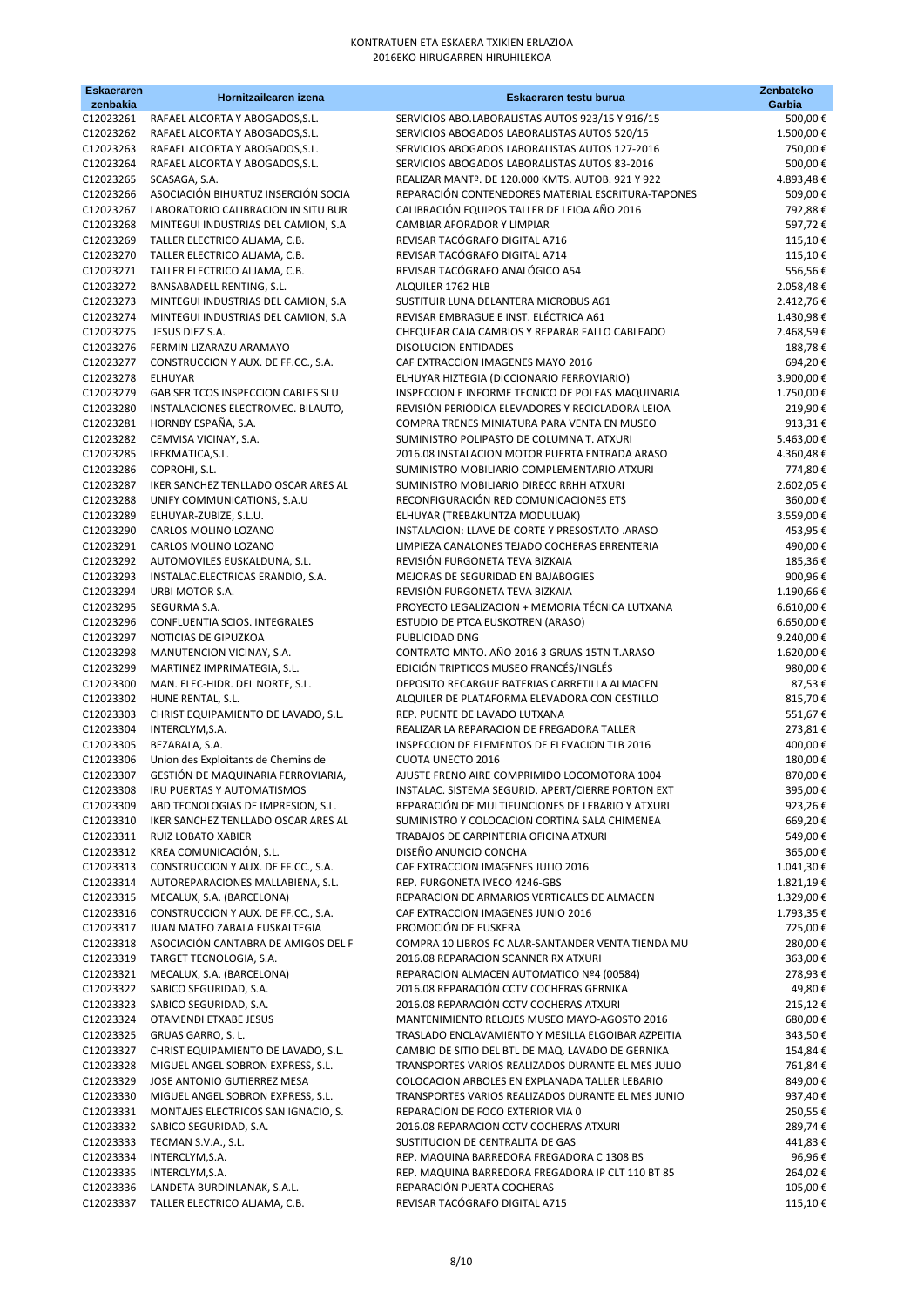| <b>Eskaeraren</b><br>zenbakia | Hornitzailearen izena                                                      | Eskaeraren testu burua                                                                                   | Zenbateko<br>Garbia     |
|-------------------------------|----------------------------------------------------------------------------|----------------------------------------------------------------------------------------------------------|-------------------------|
| C12023338                     | <b>JOSE MORGADO NISA</b>                                                   | GESTION EMOCIONAL/ATENCIÓN AL CLIENTE G4TREN 2016                                                        | 1.530,00€               |
| C12023339                     | KILIKOLOR, S,.L.                                                           | SERVICIO DE REPROGRAFÍA AGOSTO 2016                                                                      | 60,50€                  |
| C12023340                     | PROSEGUR SOLUCIONES INTEGRALES                                             | 2016.08 AMPLIACIÓN VIGILANCIA EST LUTXANA ASTE NAG                                                       | 146,80€                 |
| C12023341                     | GRUAUTO ASISTENCIA, S.L.                                                   | RECOGER MICROBUS EN USANSOLO Y ENTRGARLO EN IVECO                                                        | 279,60€                 |
| C12023342                     | GRUAUTO ASISTENCIA, S.L.                                                   | RECOGER MICROBUS EN USANSOLO Y ENTREGARLO EN LEIOA                                                       | 426,55€                 |
| C12023343<br>C12023344        | <b>TXEMA RODRIGUEZ GIL</b><br>PENTER COMERCIAL, S.A.                       | RETIRADA DE MOBILIARIO ANTIGUO OFICINA ATXURI<br>MANT. MULTIFUNCIONES PENTER ABRIL-DICIEMBRE 2016        | 3.918,00€<br>10.000,00€ |
| C12023345                     | PLATAFORMAS IBARRONDO, S.L.                                                | TRASLADO DE PLATAFORMAS Y MATERIALES AL FUNI                                                             | 1.632,00€               |
| C12023346                     | DELTA SEGURIDAD, S.A.                                                      | 2016.08 AMPLIACIÓN VIGILANCIA ARASO                                                                      | 2.340,80€               |
| C12023351                     | CM NORTE, S.L.U.                                                           | ANUNCIO CORREO BLANCA                                                                                    | 2.500,00€               |
| C12023352                     | CM NORTE, S.L.U.                                                           | ANUNCIO CORREO SEMANA GRANDE                                                                             | 1.800,00€               |
| C12023353                     | CM NORTE, S.L.U.                                                           | ANUNCIO CORREO ASTE NAGUSIA                                                                              | 2.500,00€               |
| C12023354                     | EDITORIAL IPARRAGUIRRE, S.A.                                               | ANUNCIO DEIA ASTE NAGUSIA                                                                                | 2.000,00€               |
| C12023355                     | SANTILLAN INSTALACIONES, S.A.                                              | MNTO. AÑO 2016 DE 3 QUEMADORES DE CABINAS PINTURA                                                        | 750,00€                 |
| C12023356                     | AUTOREPARACIONES MALLABIENA, S.L.                                          | REPARACION DE FURGONETA 5246 BSC                                                                         | 467,24€                 |
| C12023357<br>C12023359        | AUTOREPARACIONES MALLABIENA, S.L.<br>TALLERES OSKAR, S.L.                  | REVISION PREVIA A ITV + REV.ITV FURGONETA 5246BSC<br>REALIZAR CERRAMIENTO DE PROTECCION SALA MAQUINAS    | 151,88€<br>2.723,80€    |
| C12023360                     | JUAN ANTONIO LANDABEREA UNZUETA                                            | INFORME ACREDITACION SEGURIDAD MATERIAL RODANTE                                                          | 1.850,00€               |
| C12023361                     | J.V.G. PITI ZERBITZUAK S.L.                                                | COLOCACION PLACAS TECHO AREAS RRHH Y ECOFIN ATXURI                                                       | 1.750,00€               |
| C12023362                     | SERNIVEL3, S.L.                                                            | SWITCH HUAWEI PARA LUTXANA                                                                               | 1.553,00€               |
| C12023363                     | TELTRONIC, S.A.U.                                                          | NUEVO PUESTO OPERADOR CECOCO EN ARASO                                                                    | 9.949,82€               |
| C12023364                     | SEGURMA S.A.                                                               | EXTINTORES CURSO EXTINCION INCENDIOS G4TREN2016                                                          | 405,24€                 |
| C12023365                     | DELTA SEGURIDAD, S.A.                                                      | 2016.08 AMPLIACIÓN VIGILANCIA BUS GIPUZKOA                                                               | 458,85€                 |
| C12023368                     | TAPICERIA PARA AUTOCARES S.L.                                              | REPARAC. BUTACAS (CONDUCTOR/VIAJEROS) AUTOB. GIP.                                                        | 784,25€                 |
| C12023369                     | ASIMAIR, S.L.                                                              | REALIZ. REVIS. COMPRESOR AIRER COMBI 11 TALLER ZYA                                                       | 521,77€                 |
| C12023370                     | REPARACIONES AUTOIRAETA, S.A.L.                                            | REPARAR AVERIAS AUTOB. 63 (ALBS. 59369 Y 59444)                                                          | 720,50€                 |
| C12023371<br>C12023372        | REPARACIONES AUTOIRAETA, S.A.L.<br>AUTOS ZUMAIA, S.L.                      | CAMBIAR TERMOSTATO Y CARGAR GAS A/A AUTOB. 66<br>MANTº 15.000 KMTS FIAT DOBLO 6187 GKY GIPUZK.           | 445,70€<br>331,92€      |
| C12023373                     | T.M. AUTOMOCION, S.L.                                                      | REPARAR COMPRESOR ELECTRICO 12 V AUTOB. 63                                                               | 260,00€                 |
| C12023374                     | <b>VOLVO TRUCK CENTER, S.L.</b>                                            | REVISAR FALLO FRENOS CON VCADS A662                                                                      | 53,25€                  |
| C12023375                     | TALLER ELECTRICO ALJAMA, C.B.                                              | REVISAR TACÓGRAFO DIGITAL A512                                                                           | 115,10€                 |
| C12023376                     | TALLER ELECTRICO ALJAMA, C.B.                                              | REVISAR TACÓGRAFO DIGITAL A680                                                                           | 115,10€                 |
| C12023377                     | TALLER ELECTRICO ALJAMA, C.B.                                              | REVISAR TACÓGRAFO DIGITAL A514                                                                           | 115,10€                 |
| C12023378                     | TALLER ELECTRICO ALJAMA, C.B.                                              | REVISAR TACÓGRAFO DIGITAL A513                                                                           | 115,10€                 |
| C12023380                     | AUTOS ZUMAIA, S.L.                                                         | CAMBIAR BOMBA GASOIL+KIT DISTRIB+BOMBA AGUA FIAT                                                         | 1.211,19€               |
| C12023381<br>C12023382        | DECATHLON ESPAÑA, S.A.                                                     | BAÑADOR Y SERIGRAFIA BUSTI ZAITEZ<br>SUMINISTRO PLACA TECHO AREAS RR HH Y ECOFIN ATXURI                  | 34,69€<br>8.250,00€     |
| C12023383                     | JULIO SANCHO FERNANDEZ<br>AYFER LANAK, S.L.                                | ACONDICIONAMIENTO OFICINA TABIQUERÍA PLADUR                                                              | 3.850,00€               |
| C12023384                     | CRISTALERIA MUSKIZ BASURTO, S.L.                                           | ADECUACION SALA DE REUNIONES CRISTALERIA                                                                 | 5.390,00€               |
| C12023386                     | TECMAN S.V.A., S.L.                                                        | REP. EFECTUADA EN LA CENTRALITA DE GAS AIRE ACOND.                                                       | 117,00€                 |
| C12023387                     | TECMAN S.V.A., S.L.                                                        | REP. DE LA ENFRIADORA CLIMA OFICINAS                                                                     | 127,50€                 |
| C12023388                     | CONSTRUC. Y REF. ALDA, S.L.                                                | REPARACIONES EN LAVADERO BUSES Y CABINA PINTURA                                                          | 795,20€                 |
| C12023389                     | PLATAFORMAS IBARRONDO, S.L.                                                | TRASLADO DE BOGIES A IRUN Y VUELTA A LEBARIO                                                             | 405,00€                 |
| C12023390                     | JESUS DIEZ S.A.                                                            | REPARAR CAJA CAMBIOS Y PUESTA EN MARCHA AUTOB. 63                                                        | 453,24€                 |
| C12023391<br>C12023392        | IRU PUERTAS Y AUTOMATISMOS                                                 | REPARAR PORTON EXT. PLELEVA COCH. ELGOIBAR                                                               | 90,00€                  |
| C12023393                     | MENDI-ONDO. J.M. AIZPURUA Y OTRO, C<br>ITA ASUA, S.L. (ESTACION ITV BERGAR | REP. AVERIA ALIMENTACIÓN ORDENADORES COCH. ELGOIB.<br>REVIS. ITV ORDINARIO-ESCOLAR AUTOB. GIP. AGOSTO/16 | 52,00€<br>383,95€       |
| C12023394                     | COMPOFILM PREIMPRESION, S.L.                                               | MAQUETAC.HORARIOS DE MANO GIP. SEPTBRE/16                                                                | 300,00€                 |
| C12023395                     | TAPICERIA PARA AUTOCARES S.L.                                              | REPARAC. BUTACAS (CONDUCTOR/VIAJEROS) AUTOB. GIP.                                                        | 270,43€                 |
| C12023396                     | ASUA-BILBAO, C.B.                                                          | SUMINISTRO PERCHEROS FORMACION LEBARIO                                                                   | 747,00€                 |
| C12023400                     | CERVIC, S.A.                                                               | PAPELERAS PARA OFICINA TECNICO OPERACIÓN ARASO                                                           | 411,50€                 |
| C12023401                     | TALLERES MOBIBAT, S. L.                                                    | REALIZAR ADECUACIONES DE SEGURIDAD EN FUNICULAR                                                          | 8.195,00€               |
| C12023402                     | SEGURMA S.A.                                                               | PROTECCIONES DE DEFENSA EQUIPOS ROCIADORES PCI                                                           | 4.210,00€               |
| C12023403                     | AKOTEGI-BI, S.L.                                                           | REPUESTOS MATERIAL MÓVIL MUSEO                                                                           | 34,80€                  |
| C12023404<br>C12023405        | KAISER + KRAFT, S.A. UNIPERSONAL<br>MARCOS GALAN VERA                      | ARMARIO INFLAMABLES TALLER TRANVIA BILBAO<br>REFORMA PINTURA AREAS RR HH Y ECOFIN ATXURI                 | 3.440,64 €<br>8.522,39€ |
| C12023406                     | DEIKA, S.A.                                                                | COLOCAC HORARIOS MARQUESINAS LINEAS GIP. AGOSTO/16                                                       | 699,00€                 |
| C12023407                     | GARBIALDI, S.A.                                                            | LIMPIEZA EXTRA ASTE NAGUSIA BILBAO                                                                       | 2.927,60€               |
| C12023408                     | ALEX PASCUAL AZPIAZU                                                       | REPARACIÓN VITRINAS MUSEO                                                                                | 123,64€                 |
| C12023409                     | LIMPIEZAS BILUR, S.L.                                                      | LIMPIEZA EXTRA GIPUZKOA AGOSTO 2016                                                                      | 5.330,92€               |
| C12023410                     | INDRA SISTEMAS, S.A.                                                       | INSTAL EQUIPAM. MONETIC/SAE 2 NUEVOS AUTOB. 15 MTS                                                       | 7.600,00€               |
| C12023411                     | IKER SANCHEZ TENLLADO OSCAR ARES AL                                        | SUMINISTRO SILLAS PUESTOS DE TRABAJO                                                                     | 1.959,50€               |
| C12023412                     | MIGUEL ANGEL SOBRON EXPRESS, S.L.                                          | TRANSPORTES VARIOS REALIZADOS DURANTE EL MES AGOSO                                                       | 1.534,65€               |
| C12023413                     | METALURGICA MARINA, S.A.                                                   | REP. DE PIVOTES DE UT-200                                                                                | 2.100,00 €              |
| C12023414<br>C12023415        | METALURGICA MARINA, S.A.<br>TOLDOS AGUSTIN, S.L.                           | CONSTRUCCION DE EJES S/PLANO<br>TOLDO PROTECCIÓN REMOLQUE B-2                                            | 2.790,00€<br>2.660,00€  |
| C12023416                     | RAFAEL ALCORTA Y ABOGADOS, S.L.                                            | ABOGADOS LABORALISTAS R.CAS. PROCED. 45-2014                                                             | 2.088,00€               |
| C12023417                     | JUAN MATEO ZABALA EUSKALTEGIA                                              | PROMOCIÓN DE EUSKERA                                                                                     | 398,00€                 |
| C12023418                     | JUAN MATEO ZABALA EUSKALTEGIA                                              | PROMOCIÓN DE EUSKERA                                                                                     | 398,00€                 |
| C12023421                     | METALURGICA MARINA, S.A.                                                   | REALIZAR LA FABRICACION Y MECANIZADO DE COJINETES                                                        | 4.518,00€               |
| C12023422                     | SABICO SEGURIDAD, S.A.                                                     | 2016.08 SERVICIO ACUDA GIPUZKOA                                                                          | 120,00€                 |
| C12023423                     | WOLTERS KLUWER ESPAÑA S.A.                                                 | RENOVACION SUSCRIPCION TODO SOCIAL                                                                       | 155,00€                 |